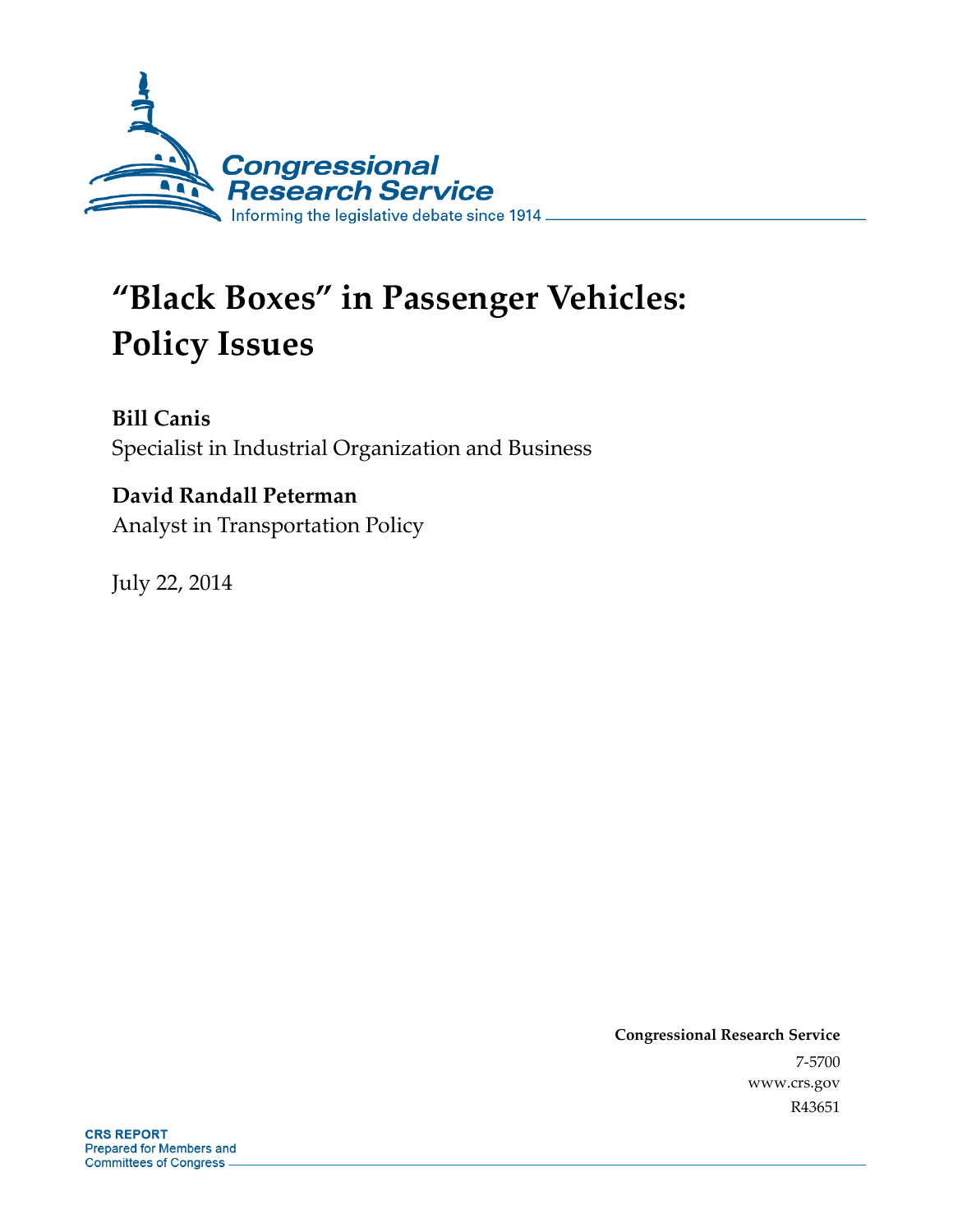## **Summary**

An event data recorder (EDR) is an electronic sensor installed in a motor vehicle that records certain technical information about a vehicle's operational performance for a few seconds immediately prior to and during a crash. Although over 90% of all new cars and light trucks sold in the United States are equipped with them, the National Highway Traffic Safety Administration (NHTSA) is proposing that all new light vehicles have EDRs installed in the future. Under previously adopted NHTSA rules, these devices have to capture at least 15 types of information related to the vehicle's performance in the few seconds just before and immediately after a crash serious enough to result in deployment of airbags.

EDRs have the potential to make a significant contribution to highway safety. For example, EDR data showed that in several cases a Chevrolet Cobalt's ignition switch turned the engine off while the car was still moving, causing the car to lose power steering and crash; the data directly contributed to the manufacturer's decision to recall 2.6 million vehicles. EDR data could also be used, sometimes in conjunction with other vehicle technologies, to record in the few seconds before an accident such data as driver steering input, seat occupant size, and sound within a car.

The privacy of information collected by EDRs is a matter of state law, except that federal law bars NHTSA from disclosing personally identifiable information. The privacy aspects of EDRs and the ownership of the data they generate has been the subject of legislation in Congress since at least 2004. The House passed a floor amendment to the transportation appropriations bill in 2012 that would have prohibited use of federal funds to develop an EDR mandate, but it was not enacted. The Senate passed two EDR-related provisions in its surface transportation reauthorization bill (S. 1813) in 2012, mandating EDRs on new cars sold after 2015 and directing a Department of Transportation study of privacy issues; they were not included in the final bill.

In the 113<sup>th</sup> Congress, two privacy-related EDR bills have been introduced. H.R. 2414, sponsored by Representative Capuano, would require manufacturers to post a window sticker in each new car, stating that there is an EDR in the vehicle, where it is located, the type of information it records, and the availability of that information to law enforcement officials. It would prohibit the sale of vehicles after 2015 unless vehicle owners can control the recording of information on the EDR. The legislation also states that any data recorded by an EDR is the vehicle owner's property and can be retrieved only with the owner's consent, in response to a court order, or by a vehicle repair technician. It is pending in the House Energy and Commerce and Judiciary Committees.

In April 2014, the Senate Committee on Commerce, Science and Transportation ordered reported S. 1925, the Driver Privacy Act, sponsored by Senators Hoeven and Klobuchar. The bill would limit access to EDR data to the vehicle owner or lessee. Exceptions would allow access if authorized by judicial or administrative authorities for the retrieval of admissible evidence, with the informed written consent of owners or lessees for any purpose, and for safety investigations, emergency response purposes, or traffic safety research. If used for safety research, information that would identify individual owners and vehicle identification numbers would have to be redacted. The bill requires NHTSA to conduct a study to determine the amount of time EDRs should capture and record data, and to issue regulations on that subject within two years of submitting the study to Congress. In addition, on June 10, 2014, during consideration of H.R. 4745, the Transportation, Housing and Urban Development, and Related Agencies Appropriations Act for 2015, the House adopted by voice vote an amendment sponsored by Representative Yoho that would bar use of federal funds to enforce regulations mandating passenger vehicle EDRs.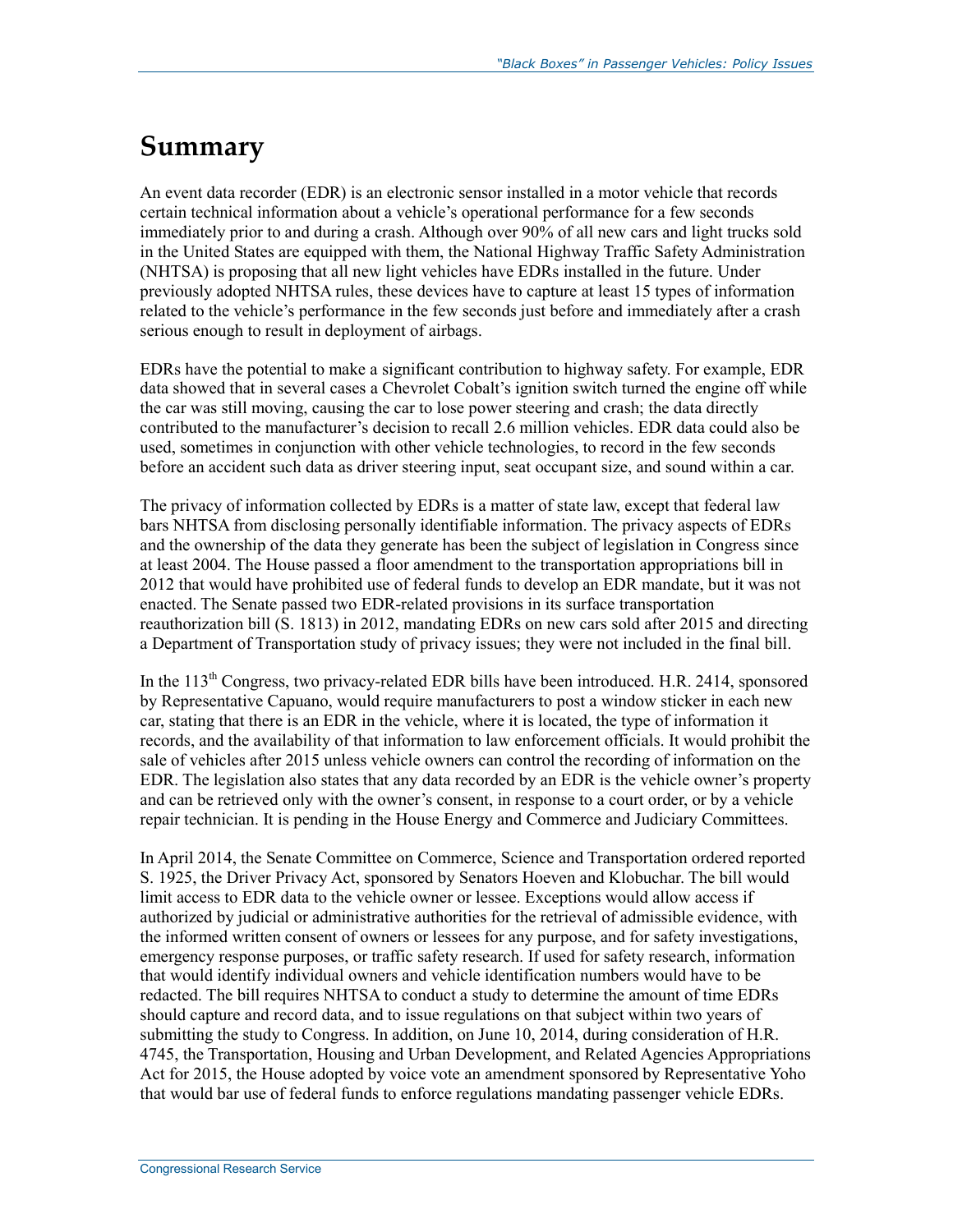## **Contents**

### **Figures**

### **Tables**

| Table A-1. The 15 Data Points Required for All Passenger Vehicles with an EDR 16 |  |
|----------------------------------------------------------------------------------|--|
|                                                                                  |  |

### **Appendixes**

### **Contacts**

|--|--|--|--|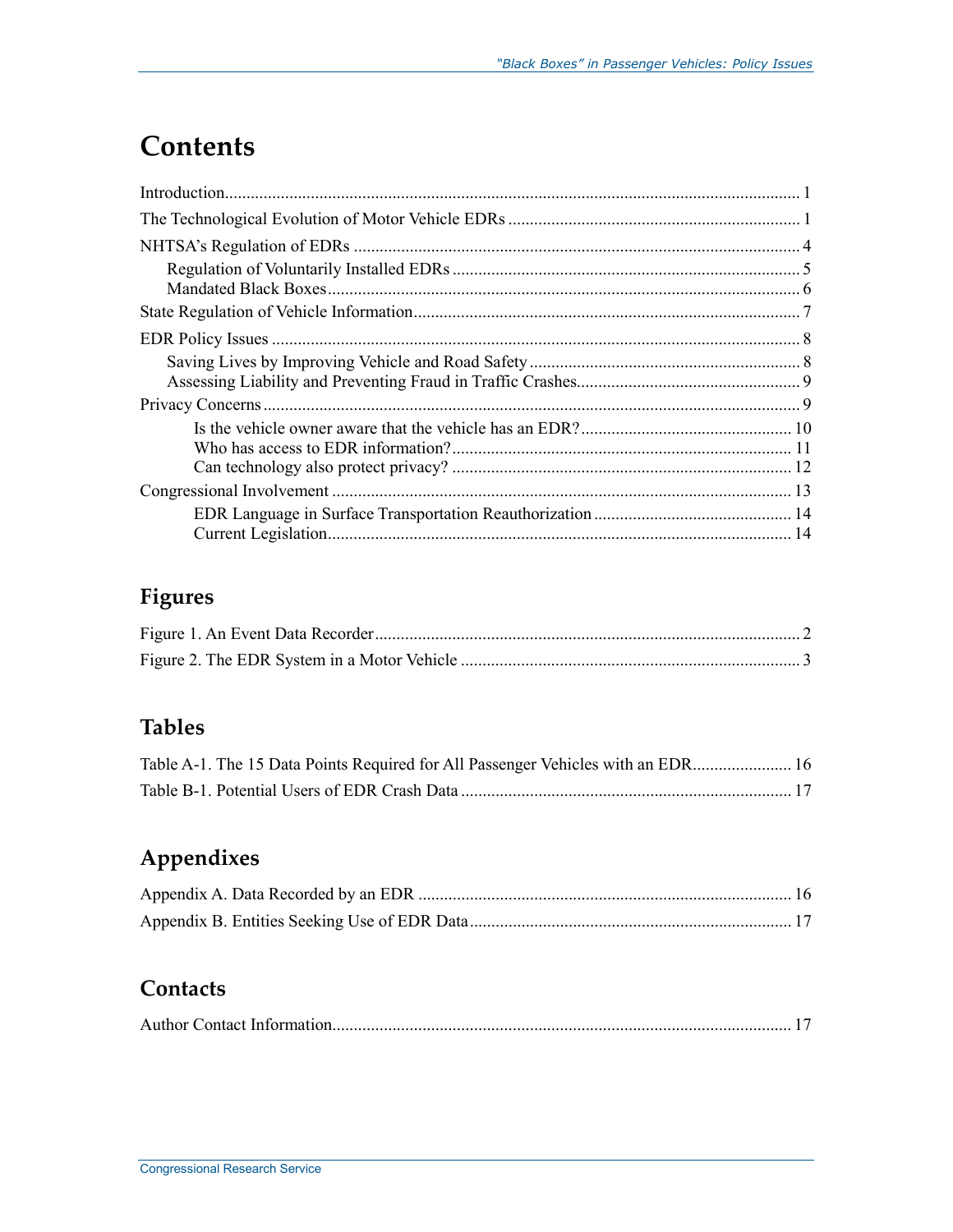## **Introduction**

The National Highway Traffic Safety Administration (NHTSA) is proposing to require event data recorders (EDRs)—widely referred to as "black boxes"—on all new passenger vehicles sold in the United States.<sup>1</sup> Although over 90% of the new cars and light trucks sold in the United States already come with EDRs intended to capture information about the final seconds before a crash,<sup>2</sup> these are installed voluntarily by the manufacturers; NHTSA's current rules<sup>3</sup> mainly specify certain types of information that must be recorded if a vehicle is equipped with an EDR. NHTSA's proposed regulation<sup>4</sup> would make EDRs mandatory, but would not substantively change federal requirements about the information the devices must collect.

EDRs are not new. Flight data recorders, also widely referred to as "black boxes," have been installed in aircraft since the 1950s and are used after accidents to reconstruct the critical moments of a plane's operations. Event recorders are also in use in railroad locomotives and large cargo and passenger ships. But the mandatory installation of EDRs in passenger cars has been controversial in Congress. While legislators have generally recognized the devices' potential safety value, in passing the Moving Ahead for Progress in the  $21<sup>st</sup>$  Century Act in 2012 (MAP- $21$ <sup>5</sup>, Congress declined to mandate EDRs in new passenger vehicles due to some members' concerns about driver privacy. A proposal to bar the U.S. Department of Transportation (DOT) from using appropriated funds to develop regulations mandating data recorders was passed by the House of Representatives in 2013, but was not enacted. A bill to limit access to EDR data, S. 1925, was ordered to be reported by the Senate Commerce Committee in April 2014.

### **The Technological Evolution of Motor Vehicle EDRs**

An EDR is a device installed in a motor vehicle that records certain technical information about a vehicle's operational performance for a few seconds immediately prior to and during a crash. Early versions of EDRs used analog signal processing and recording to analyze and store data and were first tested by NHTSA in the 1970s.<sup>6</sup> The first commercial EDRs were installed by General Motors Corp. (GM) in select models in  $1974$ .<sup>7</sup>

EDRs have evolved over the past 40 years as motor vehicles have increasingly come to rely on electronic sensors. Greater energy efficiency was a primary goal of the move to electronics. A key

<u>.</u>

<sup>1</sup> Federal Motor Vehicle Safety Standards; Event Data Recorders, 77 *Federal Register* 74145, December 13, 2012.  $<sup>2</sup>$  Ibid.</sup>

<sup>3</sup> Event Data Recorders, 71 *Federal Register* 51029, August 28, 2006.

<sup>&</sup>lt;sup>4</sup> NHTSA states in its proposed regulation that it is basing the EDR rule on the National Traffic and Motor Vehicle Safety Act (49 U.S.C. §301), which gives the Secretary of Transportation responsibility to prescribe minimum performance standards to ensure motor vehicle safety. Federal Motor Vehicle Safety Standards; Event Data Recorders, 77 *Federal Register* 74145 (Dec. 13, 2012).

<sup>5</sup> P.L. 112-141

<sup>6</sup> NHTSA EDR Working Group, *Event Data Recorders*, Final Report, August 2001, p. 6.

 $<sup>7</sup>$  According to the NHTSA report, GM was at the forefront of this technology application, which was used primarily to</sup> control and record air bag deployments. National Highway Traffic Safety Administration, *Analysis of Event Data Recorder Data for Vehicle Safety Improvement*, DOT HS 810 935, April 2008, p. 4, http://www.nhtsa.gov/Research/ Event+Data+Recorder+%28EDR%29/

Event+Data+Recorder+%28EDR%29+Research+Applications+of+Articles,+Products+and+Research.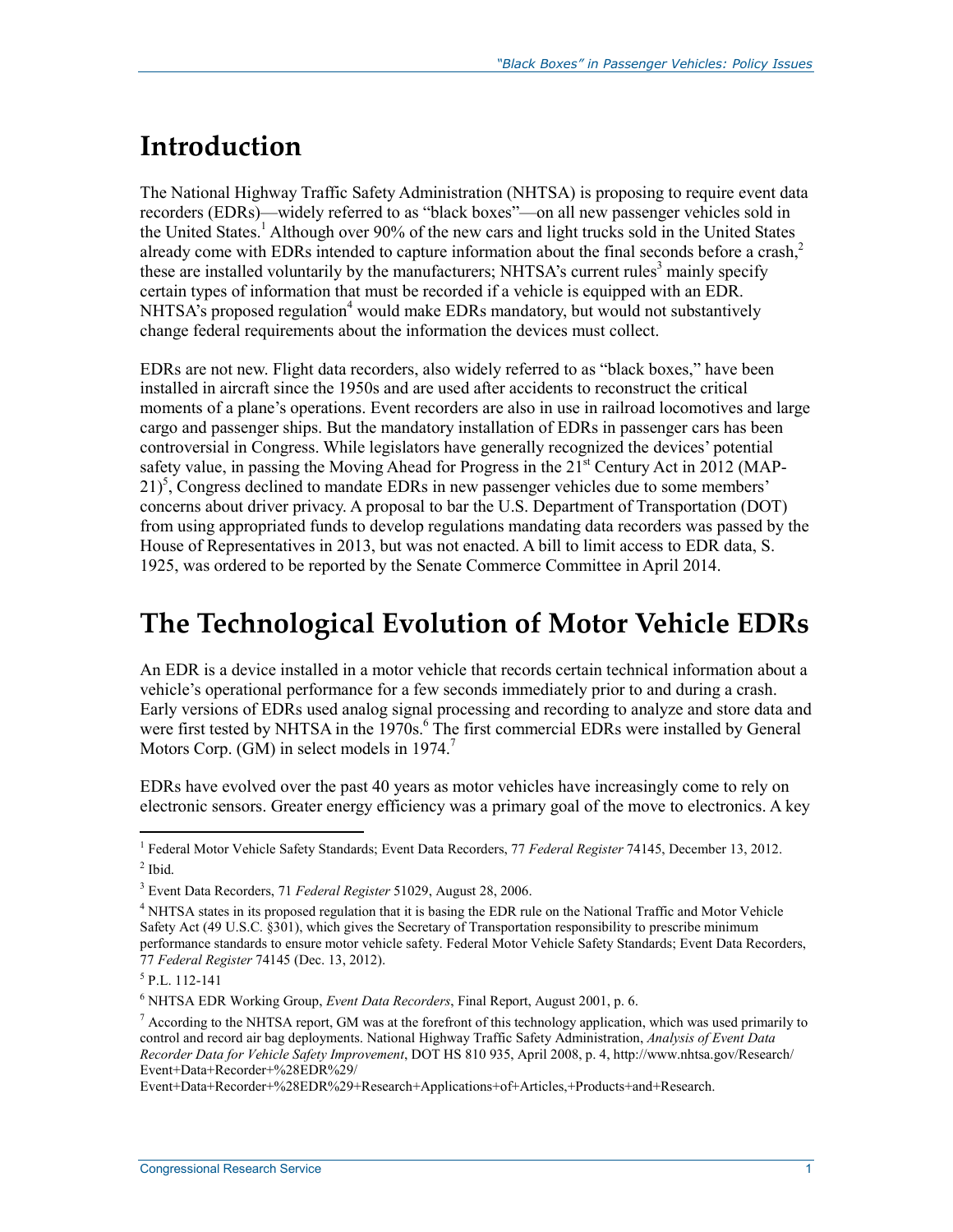component in the electronics system is the engine control unit (ECU), which collects and analyzes information about the engine's operation, such as throttle position, revolutions per minute, and airflow. Based on these engine variables, the ECU sends instructions to the fuel injectors varying the length of time a fuel injector pulses or specifying how much spark advance the engine receives in order to improve fuel economy.

These are among the variables which are recorded by EDRs. But over time, as automakers sought ways to evaluate the sensors and make the new systems easier to service, the role of the ECU was expanded to include a diagnostic component which stored data on problems detected through the sensors. This new source of information was helpful to mechanics attempting to address vehicle performance issues, but also laid the groundwork for data recovery technology. For example, the  $\alpha$ irbag sensor could store a fault, $\alpha$ <sup>8</sup> but also could count the number of times the engine had been started since the fault was generated.<sup>9</sup>



**Source:** With permission of Control-Tec LLC.

An EDR is a small box, which is generally installed under one of the front seats of a vehicle or sometimes in the center console.<sup>10</sup>

The EDR is the key electronic component in recording an accident. It accumulates data from a dedicated sensor or, sometimes, from a vehicle network. Passenger vehicle EDRs are usually incorporated within an air bag electronic controller.<sup>11</sup> A crash-sensing algorithm<sup>12</sup> decides within 15-50 milliseconds (msec) after an impact when the airbag should be inflated, based on model-specific criteria stored in a sensor. The algorithm also determines when the pre-crash data will be recorded. As discussed later in this report, a current NHTSA rule specifies that if the vehicle has an EDR, information on 15 data

elements must be recorded at the time of a crash. EDRs installed by some manufacturers collect other data not mandated by federal regulations. Among the data points a particular manufacturer's EDR may record are seat track positions, the weight of the occupants of the driver's seat and front passenger seat, and additional detail on air bag deployment. Neither existing nor proposed

<sup>&</sup>lt;sup>8</sup> A fault code is also called a trouble code and signifies to a motorist or technician trouble with a particular part. For example, a fault code might indicate that a valve was not closing or that the catalytic converter was malfunctioning. Sensors store information on how often the problem has arisen. The "check engine" light on the dashboard is illuminated when a sensor detects trouble in the vehicle's operation and a technician can use a computer to determine which fault codes are in question.

<sup>9</sup> Don Gilman, "Automotive Black Box Data Recovery Systems," from the NHTSA website, viewed March 25, 2014.

<sup>10</sup> Hampton Gabler, Douglas Gabauer, and Heidi Newell, et al., *Use of Event Data Recorder (EDR) Technology for Highway Crash Data Analysis*, Transportation Research Board, NCHRP Project 17-24, Washington, DC, December 2004, p. 99, http://www.sbes.vt.edu/gabler/publications/Reports/nchrp\_w75.pdf.

<sup>11</sup> William Rosenbluth, *Black Box Data from Accident Vehicles* (West Conshohocken, PA: ASTM International, 2009), p. 1.

 $12$  An algorithm is a step-by-step procedure in computer science for making calculations.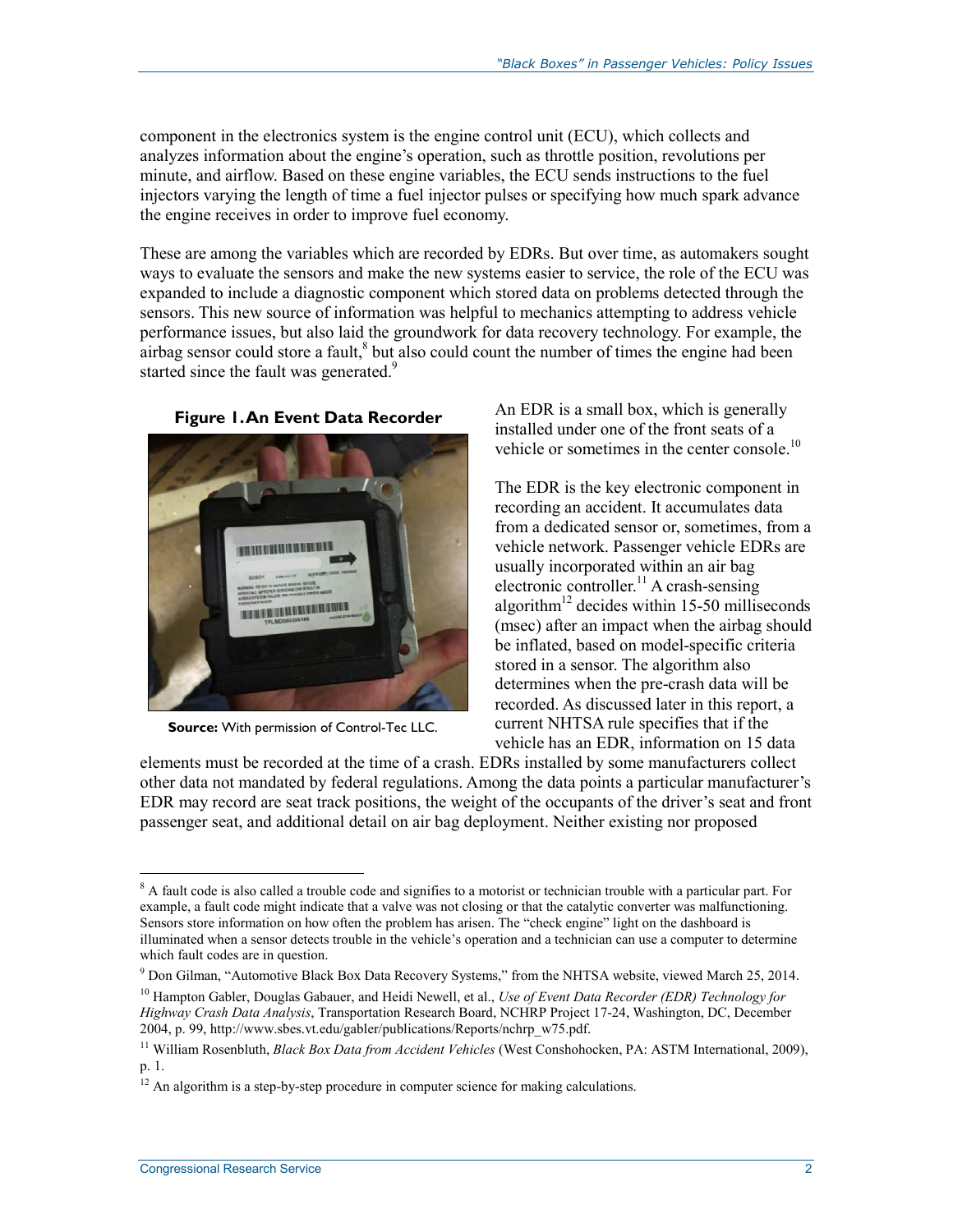regulations mandate that such information be recorded, but NHTSA regulations specify what intervals must be recorded if a manufacturer installs a black box designed to collect such data.

Information stored is limited only by the amount of available memory in the sensor.<sup>13</sup> Once the crash data are stored on the EDR, they cannot be erased or altered. An exception is a "neardeployment" of the airbag, i.e., an accident which does not set off the airbag. In such cases, the data stored on the sensor are cleared from the memory after 250 ignition cycles (about 60 days on average). $^{14}$ 

The EDR is connected to other sensors, such as the anti-lock brake computer (**Figure 2**). It collects data from these sensors and continually replaces previously stored data every five seconds. Only the most recent data are retained when airbags are deployed in a crash situation. The data are retrieved by a cable to the EDR or, alternatively, to the vehicle's onboard diagnostic port (known as OBD-II) located near the steering wheel.<sup>15</sup>



**Figure 2. The EDR System in a Motor Vehicle** 

**Source:** CRS, based on industry sources.

EDRs in passenger vehicles collect a much more limited range of information than "black boxes" aboard other types of transportation vehicles. For example, flight data recorders aboard aircraft can record hundreds of flight parameters for up to 25 hours, and cockpit voice recorders capture all voices in the cockpit for the duration of a flight. Data recorders in railroad locomotives must preserve information on about 25 different variables over a 48-hour period.<sup>16</sup> EDRs in

<sup>&</sup>lt;u>.</u> <sup>13</sup> Most airbag sensors use an EEPROM (electrically erasable programmable read only memory) to record crash data. William Rosenbluth, *Black Box Data from Accident Vehicles* (West Conshohocken, PA: ASTM International, 2009), p. 3.

<sup>&</sup>lt;sup>14</sup> Augustus Chichester, John Hinch, and Thomas Mercer, et al., "Recording Automotive Crash Event Data," in H. Clay Gabler, John Hinch, and John Steiner, eds., *Event Data Recorders: A Decade of Innovation*, , vol. PT-139 (Warrandale, PA: SAE International, 2008), p. 11.

<sup>&</sup>lt;sup>15</sup> The U.S. Environmental Protection Agency (EPA) has required OBD-II connector ports in all U.S. light vehicles since model year 1996. The main purpose of this port is to gain access to the engine and emissions diagnostics data, but it is also tied in to other computers and sensors and is often easier to access than the EDR under the driver's seat. Hampton Gabler, Douglas Gabauer, and Heidi Newell, et al., p. 98.

 $16$  49 C.F.R. 8229.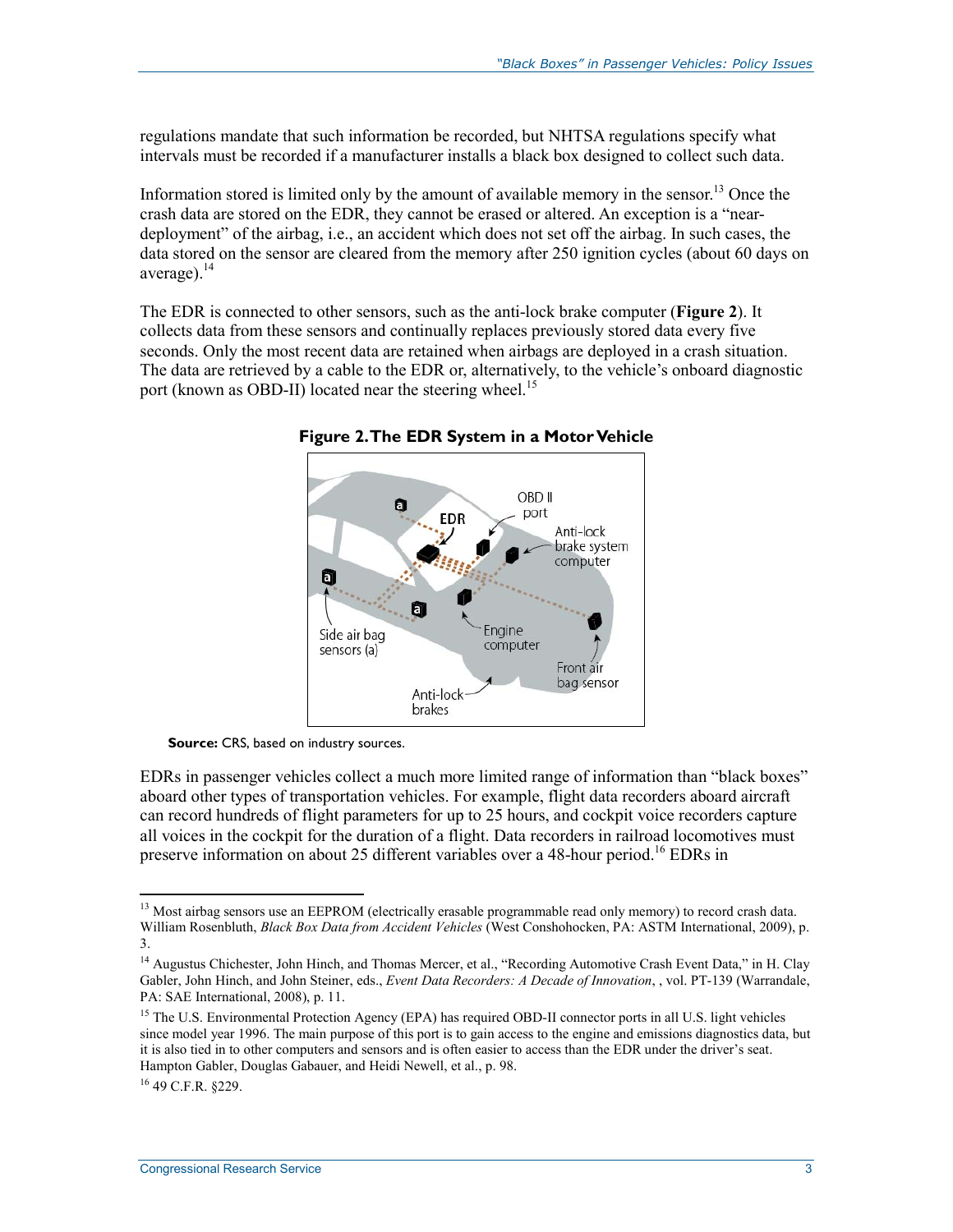automobiles have no voice recording capabilities and are not designed to store large volumes of data.

The EDR data can be useful in a variety of ways. They may be used by law enforcement agencies to help determine why an accident occurred. They could potentially be used to evaluate a driver's responsibility for a crash. The data are used by automakers to better understand vehicle performance in crash situations, thereby possibly leading to vehicle redesign and safer automobiles. They may also be used by federal, state, and local highway officials to evaluate road conditions and safety configurations that could be improved to mitigate accidents.

#### **The EDR in the General Motors Recall**

GM's recent recall of cars with ignition switch problems has brought to light the role of EDRs in understanding crashes (and ultimately improving vehicle design). In the crash of a Chevrolet Cobalt in Michigan in September 2008 that killed two teenagers, the EDR showed that the airbags had been disabled when the ignition switch slipped out of "run," thereby turning off the engine. An investigation of this crash led the manufacturer of the EDR, Continental Automotive, to provide a confidential memorandum analyzing the crash to GM in May 2009, showing that the algorithm governing air bag deployment functioned only if the EDR sensed that the ignition switch was in a "run" position. In several of the crashes of vehicles now subject to recall, the ignition switch slipped from "run" to "accessory" or "off."<sup>17</sup>

### **NHTSA's Regulation of EDRs**

NHTSA's Special Crash Investigations (SCI) program first used EDR information in a crash investigation in 1991 (in conjunction with GM, which had manufactured the vehicle involved in the crash being reviewed). In the years following, NHTSA worked with automakers to improve understanding of how electronic sensors could contribute to the evaluation of crash conditions. In 1997, the National Transportation Safety Board (NTSB)<sup>18</sup> recommended greater use of EDRs because of their potential to improve highway safety. In 1997, the NTSB recommended that NHTSA "pursue crash information gathering using EDRs" and that it

develop and implement, in conjunction with the domestic and international automobile manufacturers, a plan to gather better information on crash pulses and other crash parameters in actual crashes, utilizing current or augmented crash sensing and recording devices.<sup>19</sup>

Two years later, the NTSB issued additional recommendations that NHTSA require EDRs to be installed in school buses and motor coaches.<sup>20</sup> To address these recommendations, NHTSA

<u>.</u>

<sup>17</sup> Continental Automotive Systems US, Inc., *Field Event Analysis Report*, May 11, 2009, released by the Committee on Energy and Commerce, http://democrats.energycommerce.house.gov/sites/default/files/documents/Continental-Report-5-11-2009.pdf; and Nick Bunkley, "Regulators Put GM on Short Leash," *Automotive News*, May 19, 2014, p. 36.

<sup>&</sup>lt;sup>18</sup> The NTSB, established in 1926, is a separate entity from the Department of Transportation, promoting transportation safety through advice and recommendations to federal transportation agencies. Since 1967, the NTSB has investigated accidents in the aviation, highway, marine, pipeline, and railroad modes, as well as accidents related to the transportation of hazardous materials. It does not have regulatory authority. See https://www.ntsb.gov/about/ history.html.

<sup>&</sup>lt;sup>19</sup> NTSB Safety Recommendation H-97-18. John Hinch, "Summary of NHTSA Rulemaking on Event Data Recorders, 49 CFR Part 563," in *Event Data Recorders: A Decade of Innovation*, ed. H. Clay Gabler, John Hinch, John Steiner, PT-139 ed., (Warrendale, PA: SAE International, 2008), p. 414.

<sup>&</sup>lt;sup>20</sup> NTSB Safety Recommendation H-99-53.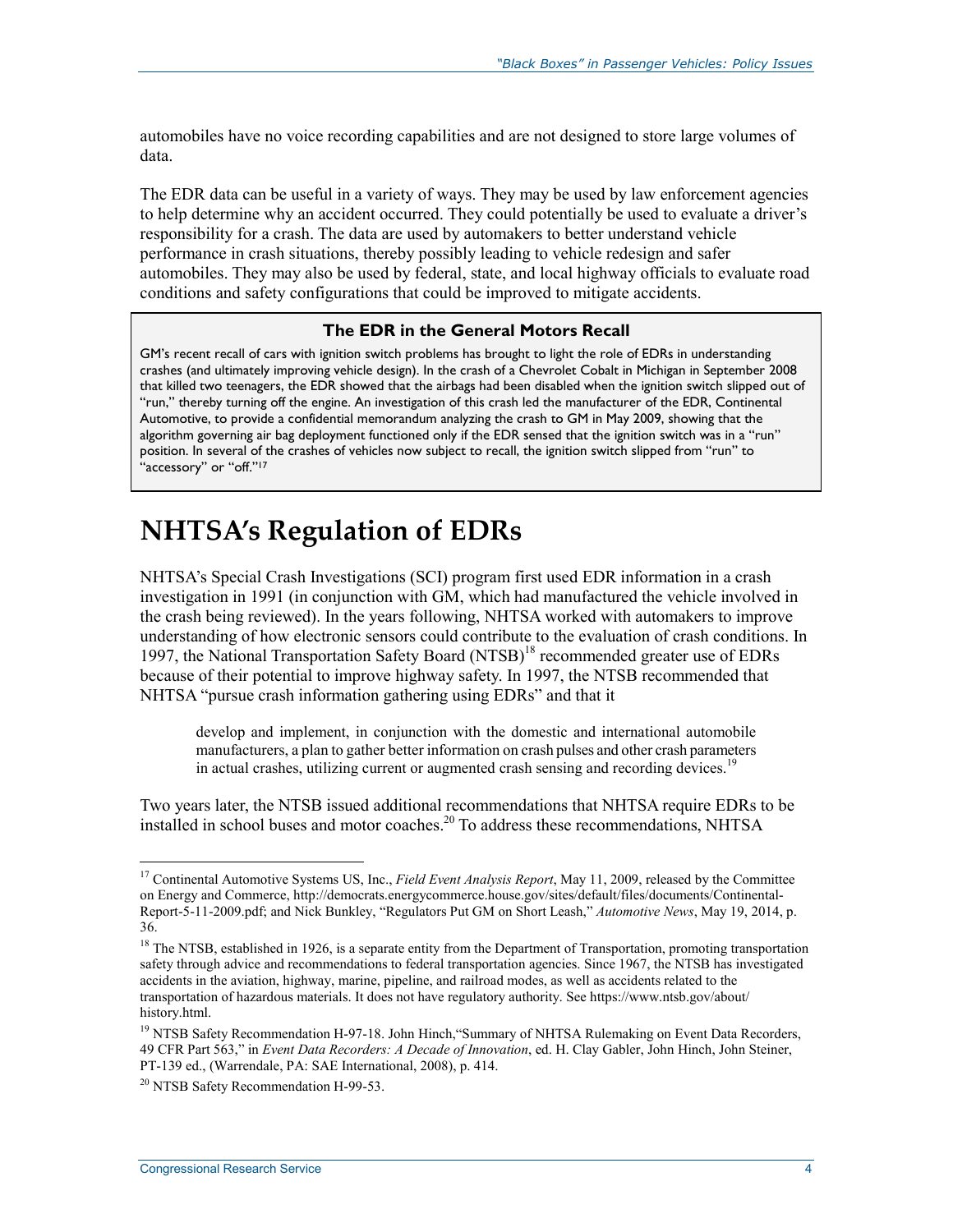established an EDR working group of industry, academic, and other government organizations, which met from 1998-2000. In 2001, the working group concluded<sup>21</sup> that EDR technology could

- have the potential to improve highway safety through improved occupant protection systems;
- be applied to all types of motor vehicles, but that different types of EDRs would be needed for lightweight vehicles than for heavy trucks and buses; $^{22}$
- capture a wide range of crash-related data which would be beneficial to researchers, investigators, and manufacturers (if open access, without personal identifiers, was provided);
- reduce the number and severity of crashes if there is driver and employee awareness of how EDR systems work;
- be most successful if many vehicles on the road utilize EDRs and there is a corresponding infrastructure to use the data; and
- be even more effective if integrated with automatic crash notification systems and the car's other electronics (such as global positioning system and cellular phones), thereby providing early notice of and details about a collision.

The working group reported that NHTSA was already incorporating EDR data into its motor vehicle research databases. In addition, it pointed out that most EDR systems were unique and proprietary, such that only the vehicle manufacturer was able to download and analyze the data.

Based on the research and recommendations of the working group and consumer petitions for using the technology for increasing vehicle safety, NHTSA proposed its first EDR regulation in June  $2004^{23}$  and issued the final regulation in August  $2006.<sup>24</sup>$ 

### **Regulation of Voluntarily Installed EDRs**

The 2006 NHTSA regulation did not mandate vehicles to have EDRs; only those voluntarily equipped are subject to the regulation. (At the time it was estimated that 64% of new light vehicles were already equipped with them.)<sup>25</sup> Rather, in recognizing that this technology was increasingly becoming a feature in many vehicles, NHTSA sought to standardize the types of data being collected

<sup>21</sup> NHTSA EDR Working Group, *Event Data Recorders*, Final Report, August 2001.

<sup>&</sup>lt;sup>22</sup> With the understanding that heavy trucks and buses needed different EDRs, NHTSA empaneled another working group in 2000 to address those issues. Its report was published in 2002.

<sup>23</sup> Event Data Recorders, 71 *Federal Register* 51029 (August 28, 2006), Docket No.NHTSA-2004-18029-2. NHTSA had earlier asked for and received public comments on EDRs (Docket No. NHTSA02-13546) on October 11, 2002. See Event Data Records, 69 *Federal Register* 63493 (October 11, 2002).

<sup>24</sup> Event Data Recorders, 71 *Federal Register* 51029 (August 28, 2006), Docket No. NHTSA-2006-25666, codified at 49 C.F.R. Part 563.

<sup>25</sup> John Hinch,"Summary of NHTSA Rulemaking on Event data Recorders, 49 CFR Part 563," in Gabler et al., *Event Data Recorders: A Decade of Innovation*, p. 454.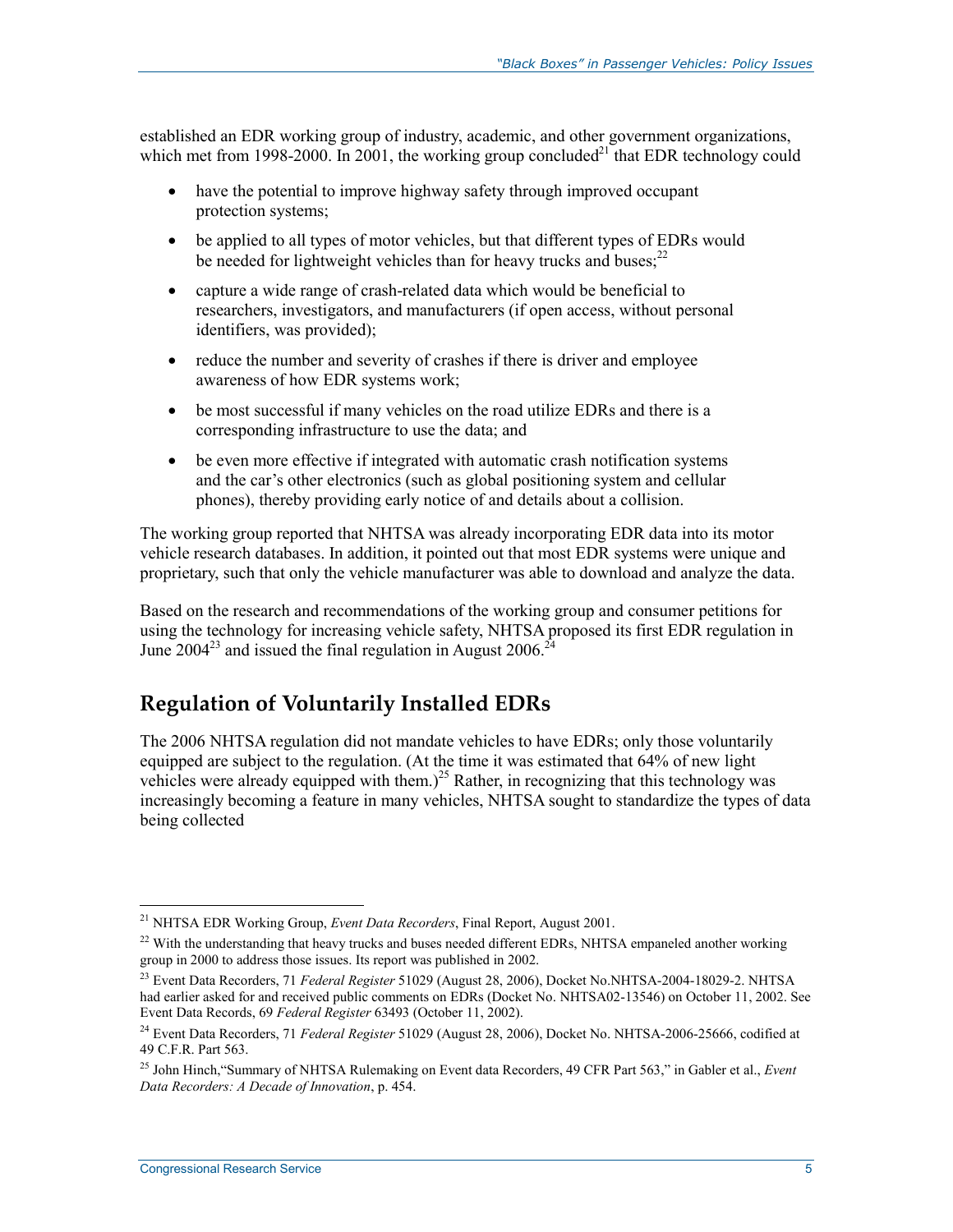so that such data may be put to the most effective future use and to ensure that EDR infrastructure develops in such a way as to speed medical assistance through providing a foundation for automatic crash notification  $(ACN)^{26}$ 

Applied to all light vehicles (cars, pick-up trucks, SUVs) with EDRs sold after September 2012,<sup>27</sup> the regulation requires:

- a standard set of data elements and formatting. The regulation lists 15 technical requirements pertaining to time/interval sample rates. For example, cars equipped with EDRs are required to record crash-related information on vehicle speed, driver safety belt status, and timing of air bag deployment.<sup>28</sup>
- a few milliseconds of data capture, rather than several minutes.<sup>29</sup> See **Appendix A** for the specific recording intervals.
- crash survivability of an EDR during and after front and side vehicle crash tests
- commercial availability of the tools necessary for crash investigators to retrieve data from an EDR; and
- owners' manuals to include information on the functions and capabilities of the EDR as a means of raising public awareness.

While the 2006 regulation set forth requirements for EDR data elements, NHTSA believed that a new rulemaking was needed to require all vehicles to have EDR technology.<sup>30</sup>

#### **Mandated Black Boxes**

In December 2012, NHTSA proposed an expanded safety standard that would mandate the installation of EDRs on all light vehicles sold in the United States after September 1, 2014. The rulemaking would not change any of the substantive requirements of the 2006 standard in terms of amount and types of information that an EDR must collect. The rulemaking has not been completed, and if a final rule is issued, it will have a later effective date than initially proposed.<sup>31</sup>

In its *Federal Register* notice proposing the rule, NHTSA said it was taking the step for three main reasons. It estimated that about 8% of the new light vehicle fleet does not have EDR

<sup>26</sup> Ibid., p. 444.

 $^{27}$  The effective date of the 2006 regulation was postponed from 2010 to 2012. Stephen Edelstein, "NHTSA rules for 'black box' event data recorders take effect September 1," *Digital Trends*, August 14, 2012,

http://www.digitaltrends.com/cars/nhtsa-rules-for-black-box-event-recorders-to-be-released-september-1/.

 $^{28}$  Table II of the 2006 regulation includes specifications for an additional 28 data elements. An EDR does not need to include these additional items, but if a manufacturer installs an EDR that captures such items, the EDR must adhere to the minimum intervals and sample rates specified in Table II. Table II covers data captured with regard to vehicle acceleration, engine speed, vehicle roll angle, air bag deployment, and driver and passenger size.

<sup>&</sup>lt;sup>29</sup> NHTSA's proposed regulation states that the agency purposely limited the recording intervals and did not require any audio/visual data to minimize the types of data gathering and thereby address owners' privacy concerns. Federal Motor Vehicle Safety Standards; Event Data Recorders, 77 *Federal Register* 74151 (December 13, 2012).

<sup>30</sup> Federal Motor Vehicle Safety Standards; Event Data Recorders, 77 *Federal Register* 74145 (December 13, 2012).

<sup>31</sup> NHTSA, "Federal Motor Vehicle Safety Standards; Event Data Recorders," 77 *Federal Register* 74145, December 13, 2012. NHTSA is still evaluating over a thousand comments and has not issued a final regulation. NHTSA officials told CRS that a new effective date would be included in the final rule when it is issued, possibly by the end of 2014.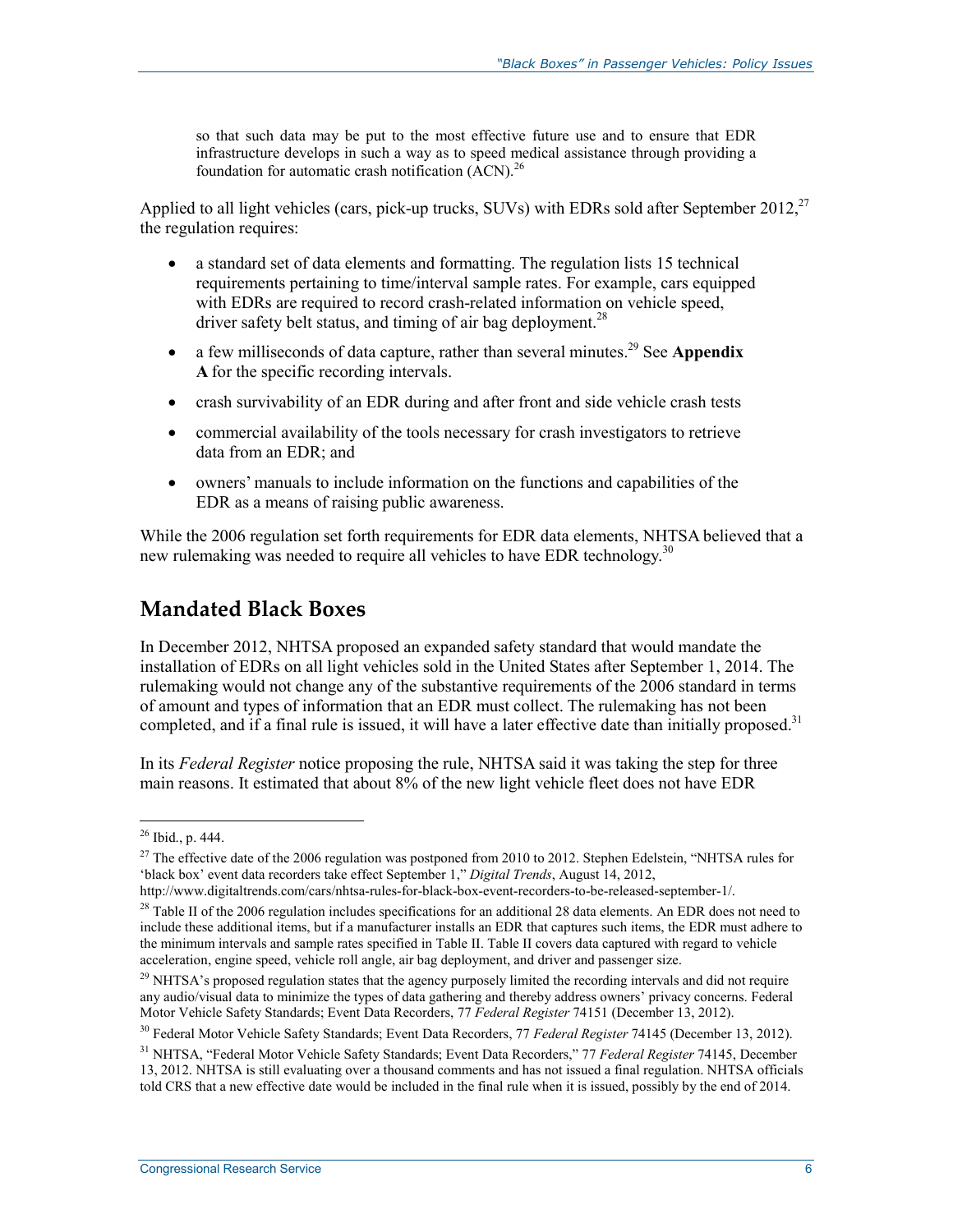technology, $32$  that those vehicles' manufacturers would not voluntarily install EDRs without the regulation, and that

requiring all light vehicles required to have frontal air bags to be equipped with EDRs would help improve vehicle safety for consumers, while imposing relatively limited costs on the automobile industry.<sup>33</sup>

NHTSA stated that upgrading the regulation from the voluntary 2006 rule to a Federal Motor Vehicle Safety Standard (FMVSS) would expand enforcement options and allow NHTSA to seek civil penalties "for failure to provide an EDR or for failure to provide one that performs properly."34

In addition, NHTSA said that more expensive vehicles that are also equipped with advanced safety systems—such as collision avoidance technologies—will be the most affected by the new regulation. By applying EDRs to cars with these emerging technologies, NHTSA will be able to gather information on their performance in accidents, the agency said. NHTSA argued that having that information may lead to further safety improvements in all vehicles.

## **State Regulation of Vehicle Information**

Although the federal Drivers Privacy Protection Act (DPPA) places some limits on access to a vehicle owner's personal information, it does not protect information collected by an EDR.<sup>35</sup> The only explicit restrictions on the use of EDR data are in state law.

Specific laws have been enacted in 14 states to clarify that the data recorded on an EDRs is owned primarily by the motor vehicle owner and that a car owner must be notified (usually in the owner's manual) that the car is equipped with an EDR.<sup>36</sup> The state laws differ, but generally allow others to access EDR data:

• with the owner's consent;

 $32$  In promulgating the 2006 standard, NHTSA estimated that the new vehicles lacking an EDR in model year 2010 would primarily be those manufactured in Korea or Germany. Ibid., p. 74149.

 $33$  Ibid., p. 74145. NHTSA estimates the manufacturer's cost of adding an EDR is \$20 per vehicle.

<sup>34</sup> Ibid., p. 74146.

<sup>35</sup> The DPPA (P.L. 103-322, Title XXX, codified as amended at 18 U.S.C. §§2721 *et seq*.), was enacted in 1994 after a series of prominent stalkings and murders of vehicle owners whose personal information had been obtained from some state departments of motor vehicles. DPPA safeguards the personal information of licensed drivers from improper use or disclosure. Personal information protected by the law includes an individual's photograph, Social Security number, driver identification number, name, address, telephone number, and medical or disability information. The law does not define "personal information" as including information from vehicular accidents. DPPA allows use of driver information in certain cases, including by government agencies, for vehicle safety and in court proceedings. DPPA was challenged by the state of South Carolina for violating principles of federalism; in 2000, the U.S. Supreme Court upheld the constitutionality of DPPA based on Congress's authority to regulate interstate commerce. *Reno v. Condon*, 528 U.S. 141 (2000).

<sup>&</sup>lt;sup>36</sup> States with EDR privacy laws are Arkansas, California, Colorado, Connecticut, Maine, New Hampshire, New York, Nevada, North Dakota, Oregon, Texas, Utah, Virginia, and Washington. For specific information on these laws, including legal citations from the National Conference of State Legislatures, see http://www.ncsl.org/research/ telecommunications-and-information-technology/privacy-of-data-from-event-data-recorders.aspx.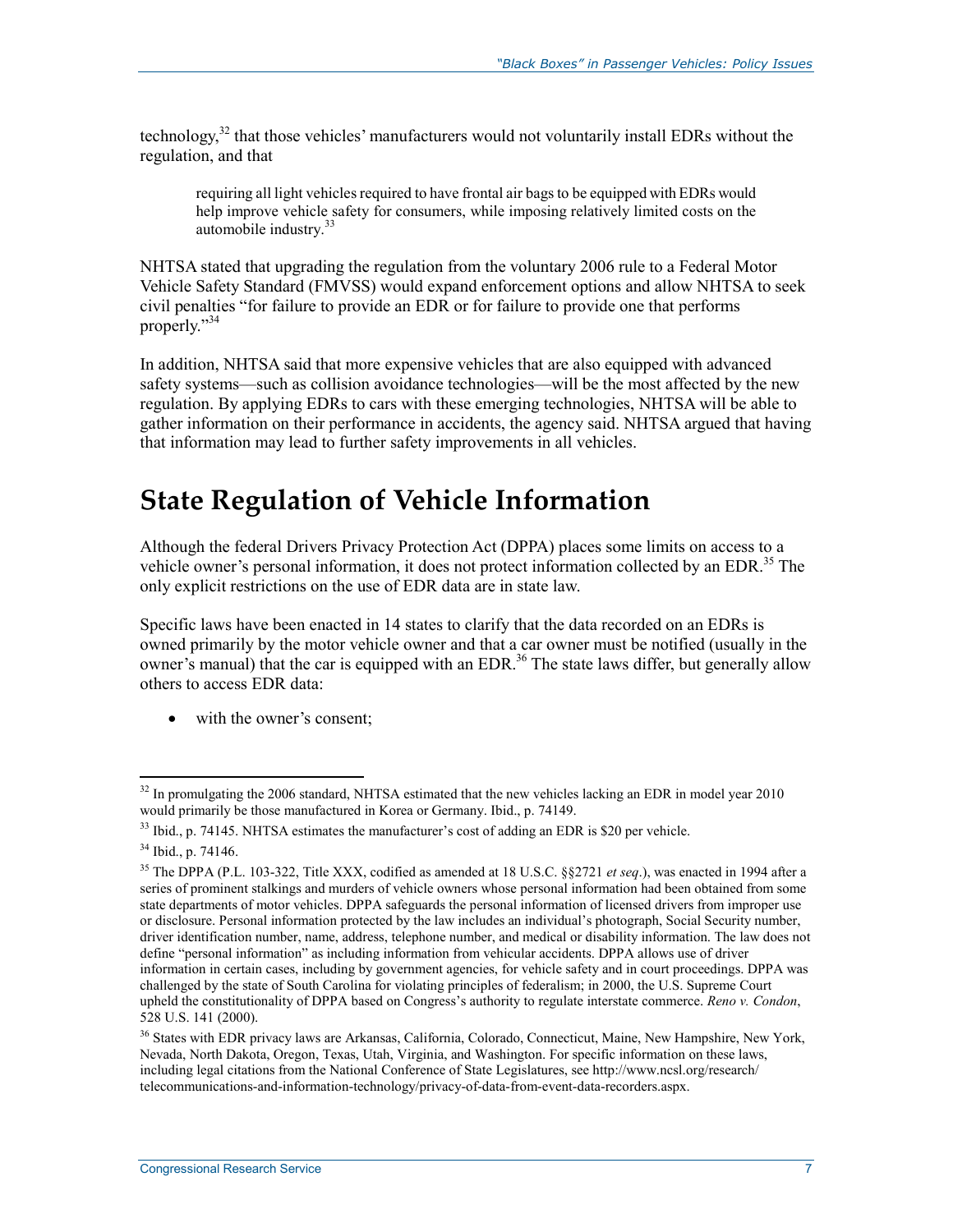- in response to a court order<sup>37</sup> or probable cause of an offense;
- for improving vehicle safety;
- by auto dealers and auto technicians seeking to repair a vehicle; and
- to dispatch emergency personnel.

In its 2006 rulemaking setting minimum EDR data requirements, NHTSA noted that manufacturers had asked it to explicitly state that the rule preempted inconsistent state and local regulations. NHTSA declined to do so, although it noted that

general principles of preemption law would operate so as to displace any conflicting State law or regulations. It is our view that any State laws or regulations that would require or prohibit the types of EDRs addressed by our regulation, or that would affect their design or operation, would create a conflict and therefore be preempted.<sup>38</sup>

## **EDR Policy Issues**

### **Saving Lives by Improving Vehicle and Road Safety**

Vehicle crashes impose an enormous expense on society and on individuals. In the United States, over 30,000 people die each year in vehicle-related crashes and around 4 million people are injured. NHTSA has estimated that these crashes impose costs of about \$871 billion annually the equivalent of 2% of GDP—in harm to individuals and costs to society from lost productivity and other factors.<sup>39</sup> Analyses of crashes are important for helping to understand how crashes can be prevented or mitigated, and how vehicle occupants can be protected in the event of a crash.

Crash analysis is challenging. Crashes often occur on heavily trafficked roads, where the investigator is under pressure to clear the scene quickly in order to restore traffic flow. In some cases the investigator is at risk from passing traffic. Many crashes happen at night and in inclement weather, further hampering investigation. The investigator may not be able to interview participants or witnesses, and if they are available neither the crash vehicle occupants nor witnesses may be able to provide accurate information;  $40$  in the case of the crash vehicle occupants, they may have reason to lie.

EDR data are useful in analyzing crashes. They provide specific information about several factors, such as vehicle speed and brake application, which can help investigators understand the crash sequence. They also provide crash data in volumes that are not obtainable in any other way, making possible statistical analysis focused on detailed elements of crash involvement. Vehicle manufacturers, NHTSA, and other safety groups perform crash tests on vehicles, but relatively

 $37$  EDR data can be subpoenaed pursuant to rules of civil procedure.

<sup>38</sup> National Highway Traffic Safety Administration, Event Data Recorders: Final Rule, 71 *Federal Register* 51029, August 28, 2006.

<sup>&</sup>lt;sup>39</sup> National Highway Traffic Safety Administration, *The Economic and Societal Impact of Motor Vehicle Crashes, 2010*, DOT HS 812013, May 2014, http://www-nrd.nhtsa.dot.gov/Pubs/812013.pdf.

 $^{40}$  Research has shown that eyewitness accounts are often unreliable, due to issues of both attention and memory.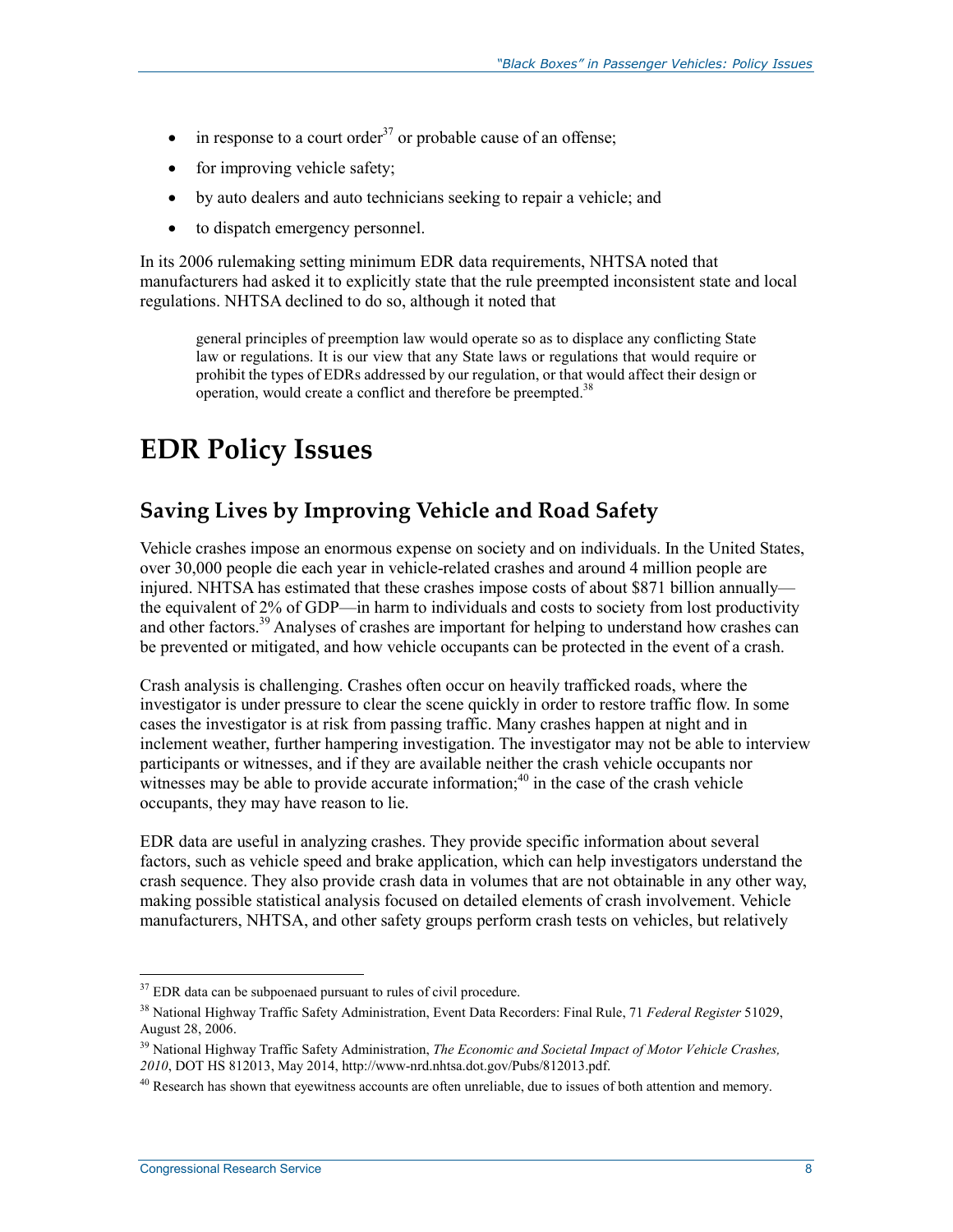few such tests are conducted annually. By contrast, NHTSA collects crash data, including EDR data, from thousands of investigations of actual vehicle crashes each year.

EDR data can help vehicle manufacturers improve the safety performance of vehicles. They also can help inform traffic safety policies and regulations intended to prevent or mitigate the effects of crashes. For example, EDR data were helpful in analyzing the high-profile unintended vehicle acceleration issue with Toyota vehicles in 2009 and  $2010^{41}$ 

#### **Assessing Liability and Preventing Fraud in Traffic Crashes**

By providing data from the systems of vehicles involved in crashes, EDRs can help to mitigate the "he said, she said" aspect of crash investigations. As noted above, eyewitness testimony can be unreliable, and crash participant testimony even more so. EDR data also can help prevent fraud by scam artists who deliberately stage car "accidents" to make claims against state and local governments, school districts, and other entities with "deep pockets."

Some insurers see the potential for tying premiums to documented driving habits of policy holders, part of a move within the insurance industry to implement "usage based insurance" (UBI). One insurance industry observer noted that EDRs

combined with telematics devices, provide a powerful and accurate documentation of driving habits, independent of any of the traditional lifestyle, economic and situational risk factors that have been part of auto insurance.<sup>42</sup>

One insurance company has already experimented with providing policy owners the option of installing a device that records data similar to that recorded by the EDR in exchange for a policy discount; the company expects that such data could indicate how safely the driver drove (e.g., did the driver routinely engage in hard braking and hard acceleration).<sup>43</sup> Insurers may be able to access EDR data in policyholders' vehicles if provisions in insurance contracts require policyholders to cooperate with the insurer. (Some states do not allow insurance contracts to require this access.)<sup>44</sup> In addition, insurance companies could reduce premiums for policyholders who consent in advance to share EDR data in the event of a crash.

### **Privacy Concerns**

1

Perhaps the most prominent concern about EDRs is their impact on personal privacy. While current regulations provide only that EDRs, if installed, track 15 specific data elements,

<sup>41</sup> See NHTSA and NASA reports at http://www.nhtsa.gov/UA.

 $42$  Vehicular telematics is the process of long-distance transmission of computer-based information, collected as a vehicle is driven. Joe McKendrick, "Accurate Policyholder Data: Just a Few of Clicks Away, But Still a Hot Potato," *Insurance Networking News*, April 29, 2014, pp. http://www.insurancenetworking.com/blogs/accurate-policyholderdata-just-a-few-of-clicks-away-but-still-a-hot-potato-34229-1.html.

<sup>43</sup> Adam Tanner, "Data Monitoring Saves Some People Money on Car Insurance, But Some Will Pay More," *Forbes*, September 2, 2013, http://www.forbes.com/sites/adamtanner/2013/08/14/data-monitoring-saves-some-people-moneyon-car-insurance-but-some-will-pay-more/.

<sup>44</sup> Insurance Institute for Highway Safety, *Event Data Recorders, Qs & As*, March 2014, http://www.iihs.org/iihs/ topics/t/event-data-recorders/qanda.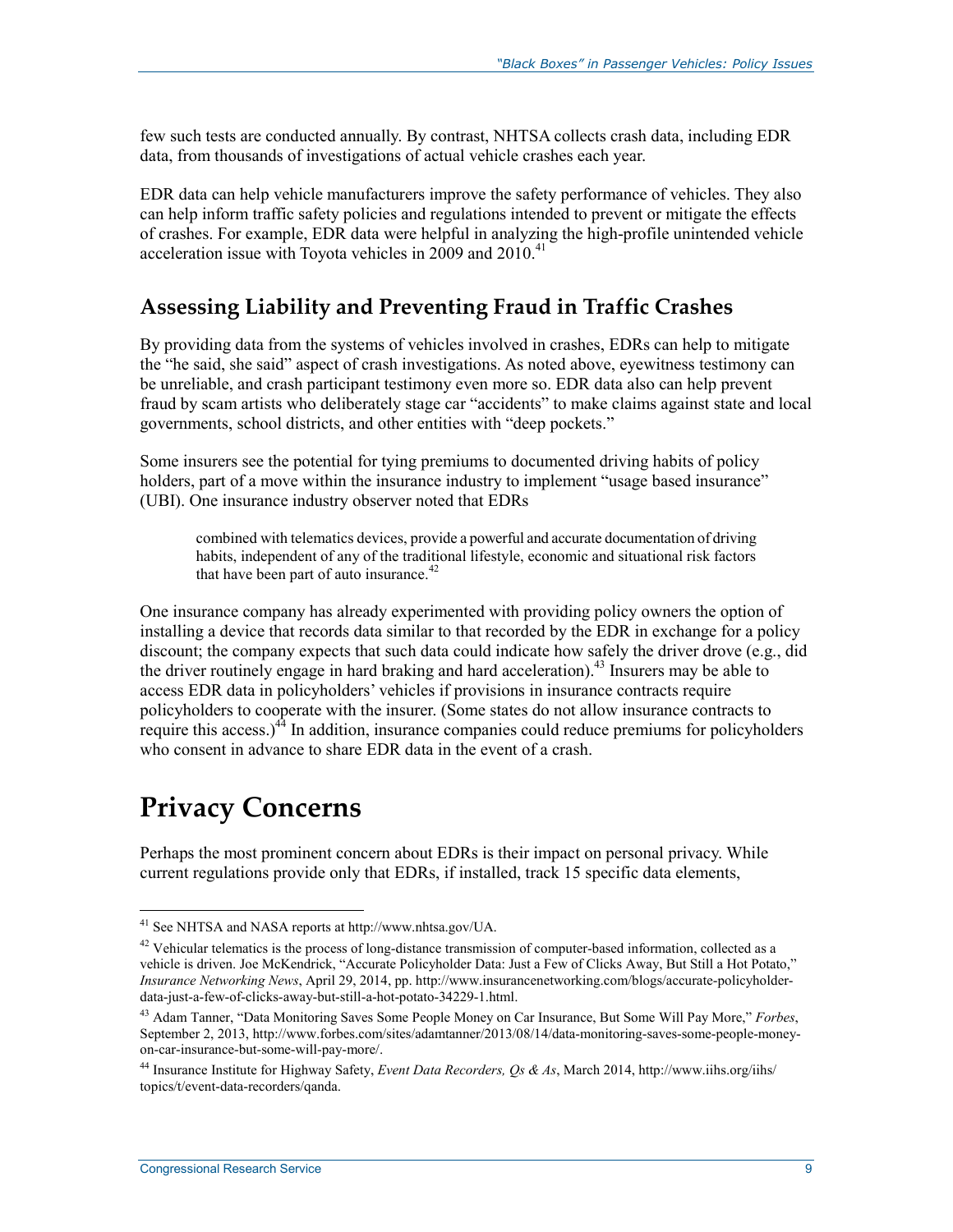technological advances may allow greater data collection. In addition, individual auto manufacturers are free to collect more data, or to collect data for longer time periods, than required under NHTSA's EDR rule. When combined with other technologies, such as onboard navigation systems and mapping apps, EDR data could be transmitted beyond the vehicle owner's control.

Part of the concern over EDRs and personal privacy may stem from a mistaken notion that EDRs, like airplane black boxes, are recording audio and even location information.<sup>45</sup> In principle, there is no technological reason that EDRs could not collect such data, as the cost of sensors and data storage steadily shrinks. As one critic contended,

the EDRs, if made mandatory, will provide a wide open door to the comings and goings of every American. Tracking not simply how fast you drive or whether you ride your brakes, EDRs have the ability to collect the location and distances of where you drive every time you get into your car.<sup>46</sup>

NHTSA has noted that "there is concern about crash-related data being collected from privately owned motor vehicles that could be used against the owner."<sup>47</sup> While NHTSA itself is not allowed by federal law<sup>48</sup> to disclose personal identifiers of crash information, other entities—such as insurance companies, salvage yards, local police departments, or subsequent vehicle owners—can also obtain a car's data. **Appendix B** lists entities that may seek to access EDR data and their reasons for using it.

NHTSA has said that EDR data used by NHTSA should not raise privacy concerns because the agency does not collect information that would identify an individual;<sup>49</sup> the closest information to that would be the vehicle identification number (VIN), which can only be used to identify the owner (although not the driver) of a vehicle if linked to a vehicle registration database that includes this information.

#### **Is the vehicle owner aware that the vehicle has an EDR?**

EDRs have been in vehicles for many years, but their spread has been gradual and has not been a high profile issue. NHTSA's proposed EDR rule would require that a vehicle's owner's manual include a statement explaining the existence and purpose of the EDR in the vehicle.<sup>50</sup>

<u>.</u>

<sup>&</sup>lt;sup>45</sup> Advanced Automatic Crash Notification systems, such as GM's OnStar, already combine EDR data with global positioning system information and cellular telecommunication capability in order to automatically alert a monitoring agency if the system's software detects that a crash has probably occurred. Such systems enhance the driver's safety, but also offer the possibility of tracking a vehicle's movements.

<sup>46</sup> Horace Cooper, *Coming to a Car Near You? The Department of Transportation's Creepy Black Box*, National Center for Public Policy Research, August 2012, http://www.nationalcenter.org/NPA639.html.

<sup>47</sup> NHTSA EDR Working Group, *Event Data Recorders*, Final Report, August 2001, Executive Summary, p.xi.

<sup>48</sup> The Privacy Act of 1974, 5 U.S.C.§552a.

<sup>49</sup> National Highway Traffic Safety Administration, *Event Data Recorders: Final Rule*, 71 Federal Register 51029, August 28, 2006.

<sup>50</sup> Federal Motor Vehicle Safety Standards; Event Data Recorders, 77 *Federal Register* 74145 (December 13, 2012).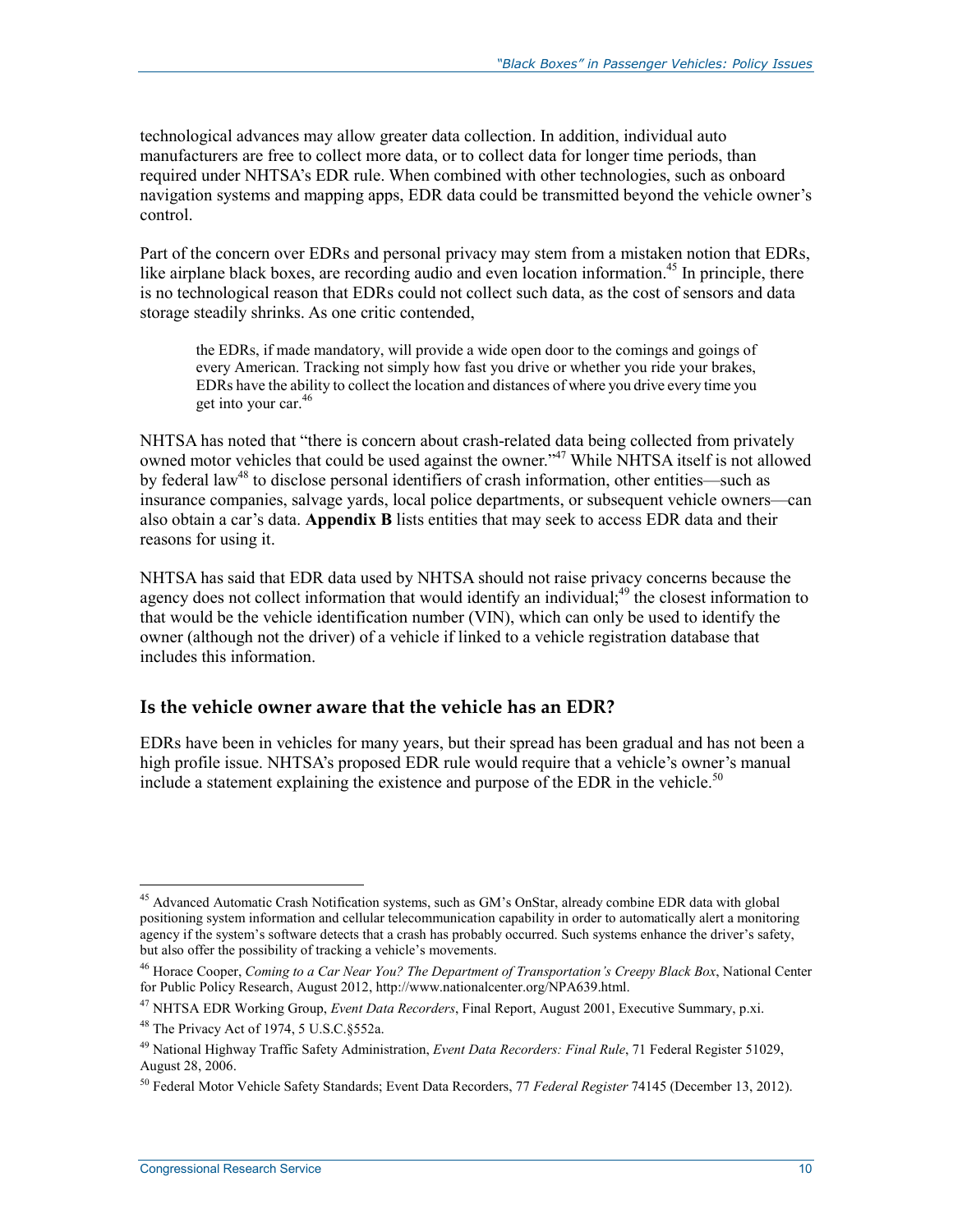#### **Who has access to EDR information?**

There is no national standard governing access to information from an EDR. In the states that have enacted legislation governing EDR data, the vehicle owner is declared the owner of the EDR information.<sup>51</sup> But even in those, the laws allow others to have access to the data without the vehicle owner's permission in certain circumstances.<sup>52</sup> In many cases, as with leased vehicles, the driver of the vehicle may not be the owner. And some automobile insurance policies may transfer ownership of EDR data, or the entire vehicle, to the insurer in the event of a significant claim.

EDR legislation enacted in some states typically allows access to EDR data without the owner's consent for safety research, vehicle servicing, and by court order, with other exceptions provided in some states.<sup>53</sup> Auto insurance policies typically have clauses that require the vehicle owner to cooperate with an investigation in connection with a claim, which could include allowing access to the EDR data.

Physically, access to EDR data is generally under the control of the vehicle owner, since the physical interface for the device is inside the vehicle.<sup>54</sup> However, it is possible to transmit the data, if the vehicle is so equipped. Vehicles with Advanced Automatic Crash Notification systems (such as GM's OnStar) transmit EDR information to a central location when software in the vehicle determines that a crash has occurred, based on data from the EDR. In vehicles with wireless data transmission capabilities, it would be possible to have regular or continuous transmission of EDR data.<sup>55</sup>

DOT is working with vehicle manufacturers and third parties to develop "connected vehicle technologies," a system in which vehicles would constantly be communicating with other vehicles and roadside infrastructure regarding traffic, road conditions, and vehicle performance data in order to minimize the risk of collision and maximize traffic flow.<sup>56</sup> It is possible that hackers would be able to compromise the security of EDR data by accessing wireless data exchanges among vehicles. This information might become commercially valuable if manufacturers expand EDR data collection far beyond the minimum requirements established by NHTSA, turning the EDR into a hub for a wide variety of vehicle data, much of which may have nothing to do with crashes.

<sup>&</sup>lt;sup>51</sup> See summaries of state laws at http://www.ncsl.org/research/telecommunications-and-information-technology/ privacy-of-data-from-event-data-recorders.aspx.

<sup>52</sup> Ibid.

<sup>53</sup> See summaries of state laws at http://www.ncsl.org/research/telecommunications-and-information-technology/ privacy-of-data-from-event-data-recorders.aspx.

<sup>&</sup>lt;sup>54</sup> Even though a vehicle owner has legal control of the EDR data, few motorists would be able to download and analyze their own vehicle data, as this requires specialized computer software and hardware. For example, a Bosch Crash Data Retrieval Kit with the components needed for downloading EDR data is available commercially for about \$2,800, but training would be needed to understand and analyze the data. Private consultants also offer EDR downloading and analysis as a service for vehicle owners.

<sup>&</sup>lt;sup>55</sup> About 10% of cars sold worldwide now have some sort of built-in communication system, and automakers are increasing this percentage as it is seen as an attractive feature to consumers. Obtaining EDR data by wireless mode is also seen as a better way to access the data after a serious crash which may make physical retrieval of the sensor difficult. Neal E. Boudette, "New Cars Are Becoming Mobile WiFi Hotspots," Wall Street Journal, May 14, 2014, http://online.wsj.com/news/articles/SB10001424052702304655304579550051785411242.

<sup>&</sup>lt;sup>56</sup> U.S. Department of Transportation, "Connected Vehicle Research," http://www.its.dot.gov/connected\_vehicle/ connected vehicle.htm.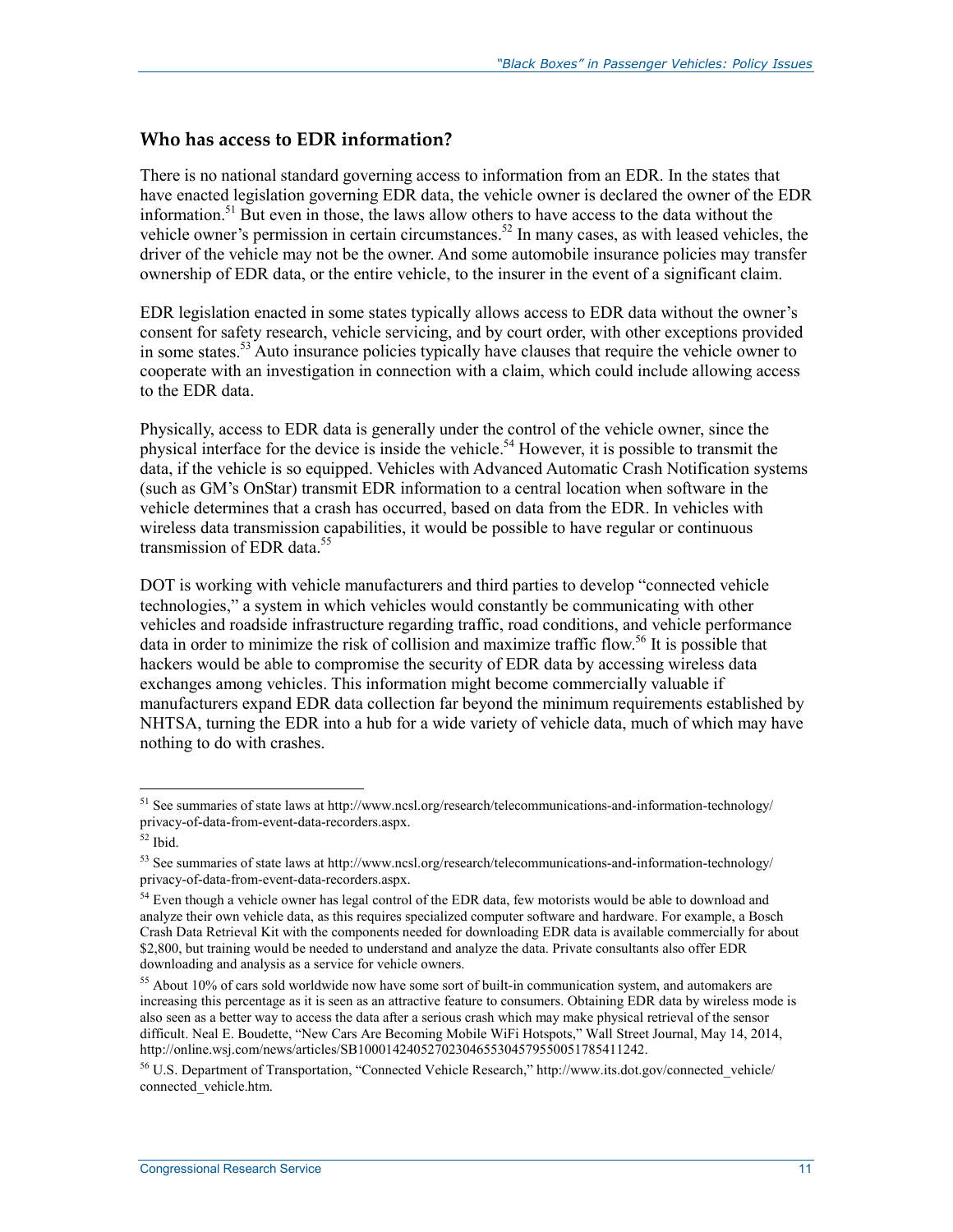It is imaginable that some drivers might even want such data to be distributed to selected individuals; as one recent newspaper article explained:

Recently, auto makers have started allowing software developers to draw data from the car itself, like fuel economy. Developers imagine creating apps that track detailed gas mileage for every trip a car makes, or even lets groups of friends or family members view each other's results to see who drives most efficiently.<sup>5</sup>

Privacy issues related to data not provided to NHTSA are generally outside NHTSA's legal authority, although it does have the authority to forbid commercial entities from rendering federally required safety features in a vehicle inoperative.<sup>58</sup> This authority may affect proposals from some privacy advocates who argue that EDRs should be designed so that vehicle owners can turn them off.

#### **Can technology also protect privacy?**

While NHTSA was studying EDR technology, the Institute of Electrical and Electronics Engineers (IEEE) issued in 2004 the first universal, voluntary standard specifying minimal performance characteristics for memory devices in autos, trucks, buses, ambulances, and fire trucks. IEEE Standard 1616 is an international protocol issued to help manufacturers develop black boxes with up to 86 data elements that will survive in crash situations.<sup>59</sup>

IEEE and others have argued that NHTSA's pending EDR regulation does not go far enough to protect owners' privacy. In 2010, IEEE issued a new Standard 1616a, which specifies a lockout system to block unauthorized access that could otherwise lead to data tampering, odometer fraud, and VIN theft. It argued that such steps are necessary to ensure that motorists embraced the EDR technology in the long run. With this lockout standard, a motorist would have a separate key which would lock access to the OBD-II connector (as well as the EDR). In a letter to the NHTSA Administrator, IEEE stated:

we believe public acceptance is crucial to the goals of this rulemaking... . We agree with the findings of a National Academies study that noted "Paralleling the concerns over legal acceptability of EDRs are concerns over public acceptability. A consumer revolt against the installation of EDRs could negatively impact sales and/or lead manufacturers to offer owners the option to turn off their EDRs or even stop installation of them altogether. These options would seriously limit the amount of EDR data collected for research by personnel in law enforcement, insurance, government, manufacturing and education."<sup>60</sup>

<sup>57</sup> Neal E. Boudette, "New Cars Are Becoming Mobile WiFi Hotspots," *Wall Street Journal*, May 14, 2014, http://online.wsj.com/news/articles/SB10001424052702304655304579550051785411242. Such systems already exist: Nissan Leaf drivers can opt to share information, such as their fuel economy, and see how they compare to other Leaf drivers. In the future, drivers may compete against each other to see who scores higher on the fuel economy scale. Matt McFarland, "Why Driving Slowly and Responsibly Can Actually be Fun," *Washington Post*, June 20, 2014, http://www.washingtonpost.com/blogs/innovations/wp/2014/06/20/why-driving-slowly-and-responsibly-can-actuallybe-fun/.

<sup>58 49</sup> U.S.C. §30122.

<sup>59</sup> IEEE, "World's First Motor Vehicle 'Black Box' Standard Created at IEEE," press release, September 23, 2004.

<sup>60</sup> Letter from Thomas Kowalick, IEEE Chair, for Global Standards for Event Data Recorders, to Honorable David Strickland, NHTSA Administrator, February 1, 2013, http://www.regulations.gov/#!documentDetail;D=NHTSA-2012- 0177-0766.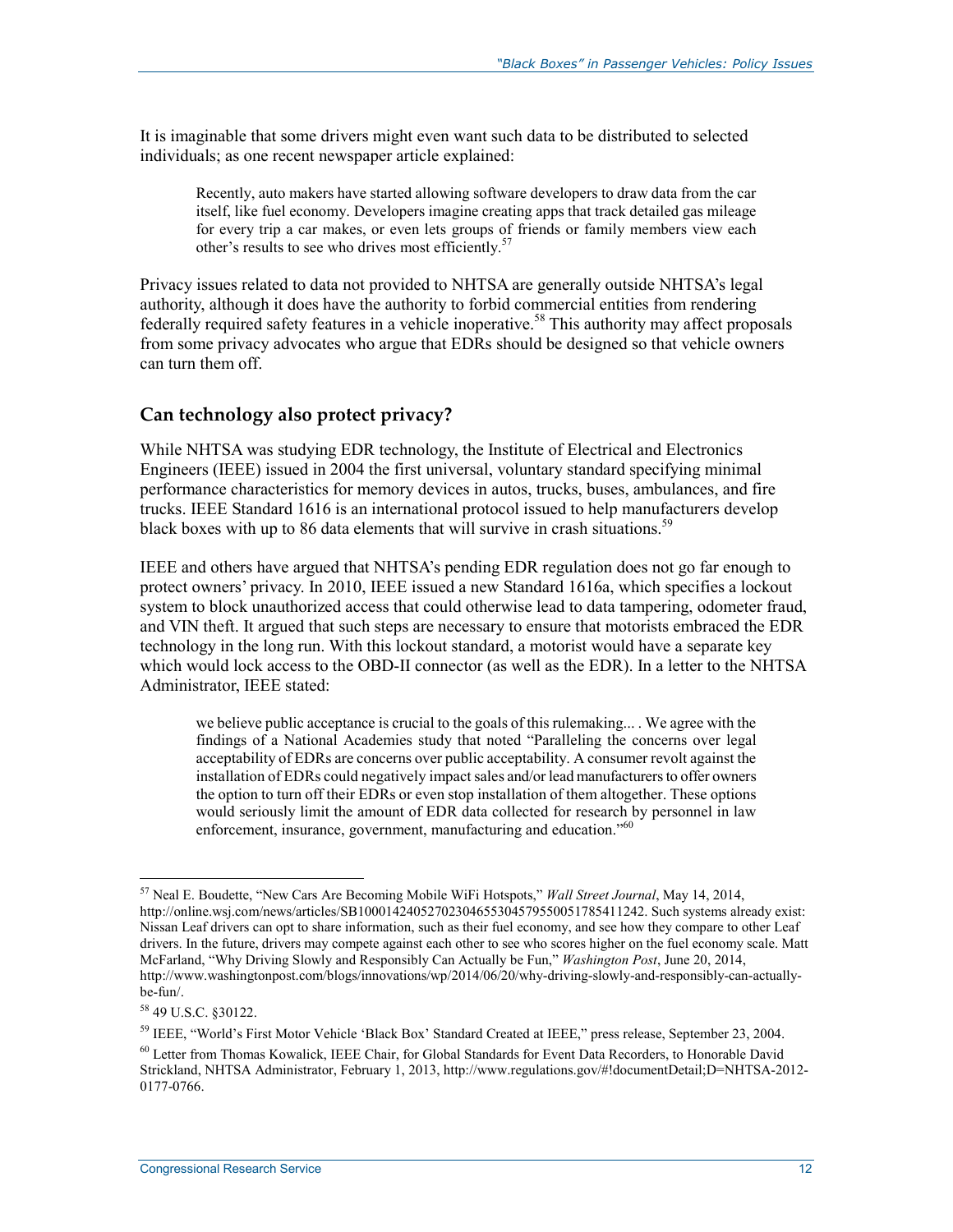## **Congressional Involvement**

The ownership and privacy of the data recorded by an EDR have been issues of concern among legislators since 2004. In every Congress since then, bills<sup>61</sup> have been introduced that include these requirements:

- At the time of purchase, auto dealers would have to disclose the presence of EDRs in new automobiles, the type of information collected, and its possible use by law enforcement officials. Owner's manuals would be required to include the same information.
- New vehicles equipped with EDRs could not be sold unless the devices could be disabled by car owners.
- The Federal Trade Commission would be tasked with enforcement of violations of these EDR provisions, which would be identified as unfair or deceptive acts.
- NHTSA would be tasked with studying and reporting to Congress on the usefulness and consequences of implementing EDR technology.

The only vote on a proposal in this category came in 2012 on H.Amdt. 1368, offered by Representative Landry to H.R. 5972, the Transportation, Housing and Urban Development, and Related Agencies Appropriations Act for 2013. His amendment was supported by Representative Rahall, the ranking Democrat on the Transportation and Infrastructure Committee. Passed by voice vote, it would have prohibited the use of funds in that bill to develop regulations mandating a range of recording technology (including EDRs) on passenger and commercial vehicles. In his floor statement, Representative Landry argued that

the Department of Transportation has become obsessed with electronically monitoring vehicle movements. Right now, the DOT is working on a mandate which would require that every car have a device which is very similar to an airplane's black box.<sup>62</sup>

Several Members of Congress argued that the proper venue for consideration of this amendment was the soon-to-be-debated surface transportation reauthorization.<sup>63</sup> The Landry amendment was not enacted, because the Senate did not pass a comparable transportation appropriation bill in 2012; DOT funding was governed by a separate continuing resolution.  $64$ 

Separately, Congress has considered a number of bills mandating the use of EDRs. For example, a Motor Vehicle Safety Act, introduced in 2010 in both the House and Senate, <sup>65</sup> included a provision to establish a Council for Vehicle Electronics, Vehicle Software and Emerging Technologies within NHTSA to integrate NHTSA's expertise in these areas. The bills also mandated that all new passenger vehicles be equipped with EDRs by 2015 and all new medium

<sup>&</sup>lt;sup>61</sup> Legislation introduced dealing with the privacy issues of EDRs: in 2004 (H.R. 5305, Rep. Capuano), 2006 (H.R. 5609, Rep. Bono Mack), 2007 (H.R. 1015, Rep. Capuano), 2011 (H.R. 2374, Rep. Capuano).

 $62$  Rep. Jeffrey Landry, "Transportation, Housing and Urban Development and Related Agencies Appropriation Act of 2013," House debate, *Congressional Record*, Vol. 158, No. 98, June 27, 2012, p. H4150. A final vote on the Landry amendment was postponed until June 29, 2012, *Congressional Record*, Vol. 158, No. 100, p. 4630.

<sup>&</sup>lt;sup>63</sup> H.R. 4348, Moving Ahead for Progress in the 21<sup>st</sup> Century Act (MAP-21), passed the House on June 29, 2012.

<sup>64</sup> H.R. 933, Consolidated and Further Continuing Appropriations Act, P.L. 113-6.

 $65$  S. 3302 was introduced by Sen. Rockefeller and H.R. 5381 was introduced by Rep. Waxman.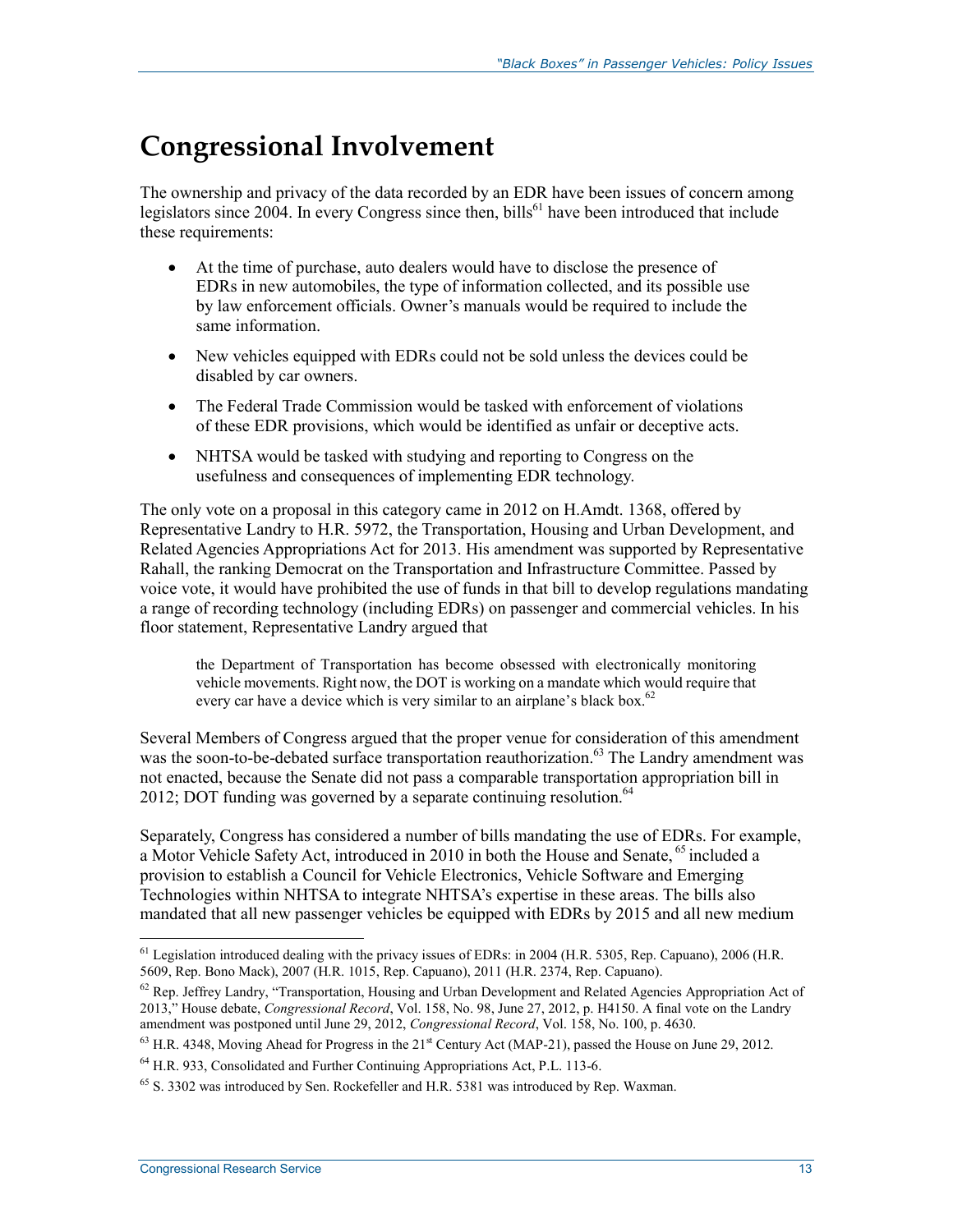and heavy duty vehicles by 2017, and had provisions limiting retrieval and access to EDR data. The bills were reported by committees in each house, but neither was passed.

Three other bills to mandate EDRs were introduced in the  $111<sup>th</sup>$  Congress as well.<sup>66</sup> Their provisions included the following:

- phase-in of EDRs in passenger automobiles over several years;
- establishment of a universal data retrieval method and an EDR database for research and analysis;
- requirement that every new car owner's manual disclose the presence of an EDR;
- limitation on retrieval of EDR data except by vehicle owners, mandated by a court, or retrieved by NHTSA. Alternatively, some bills allowed full retrieval if driver and vehicle identification number (VIN) were not disclosed.

None of these bills was passed.

#### **EDR Language in Surface Transportation Reauthorization**

The 2010 proposal to establish a Council on Vehicle Electronics was incorporated into S. 1813, the surface transportation reauthorization, which passed the Senate on April 24, 2012. The bill mandated that all new passenger cars have EDRs by model year 2015 and, like the proposed Motor Vehicle Safety Act of 2010, stipulated that data are owned by the car owner, except in certain circumstances. It required DOT to submit a report within two years of enactment, assessing the safety and privacy impacts of EDRs.<sup>67</sup>

The House-passed surface transportation bill, H.R. 4348, did not contain the EDR provisions or provide for the Council on Vehicle Electronics. The House-Senate conference eliminated the EDR provisions from the bill, which was enacted as the Moving Ahead for Progress in the  $21<sup>st</sup>$  Century Act (MAP-21, P.L. 112-141). The law did establish a Council for Vehicle Electronics. While not focused specifically on EDRs, its mission is to examine and report back to Congress on "the need for safety standards with regard to electronic systems in passenger motor vehicles" and to consider "security needs for those electronic systems to prevent unauthorized access, and the effect of surrounding environments on the electronic systems.<sup>68</sup>

#### **Current Legislation**

In the  $113<sup>th</sup>$  Congress, Representative Capuano introduced H.R. 2414, which would require manufacturers to post a window sticker in each new car, stating that there is an EDR in the vehicle, where it is located, the type of information it records and that such information may be used in law enforcement. It would prohibit the sale of vehicles after 2015 unless vehicle owners can control the recording of information on the EDR. The legislation also states that any data recorded by an EDR is the vehicle owner's property and can only be retrieved with the owner's

<sup>1</sup> <sup>66</sup> Legislation was introduced in 2010 (H.R. 5169, Rep. Green; H.R. 5345, Rep. Speier, S. 3271, Sen. Udall).

 $67 \text{ }$ \$31401 established the council; \$\$31406 and 32710 dealt with EDRs.

 $^{68}$  P.L. 112-141  $\frac{831401(a)}{1}$ ; the full name is the Council for Vehicle Electronics, Vehicle Software and Emerging Technologies.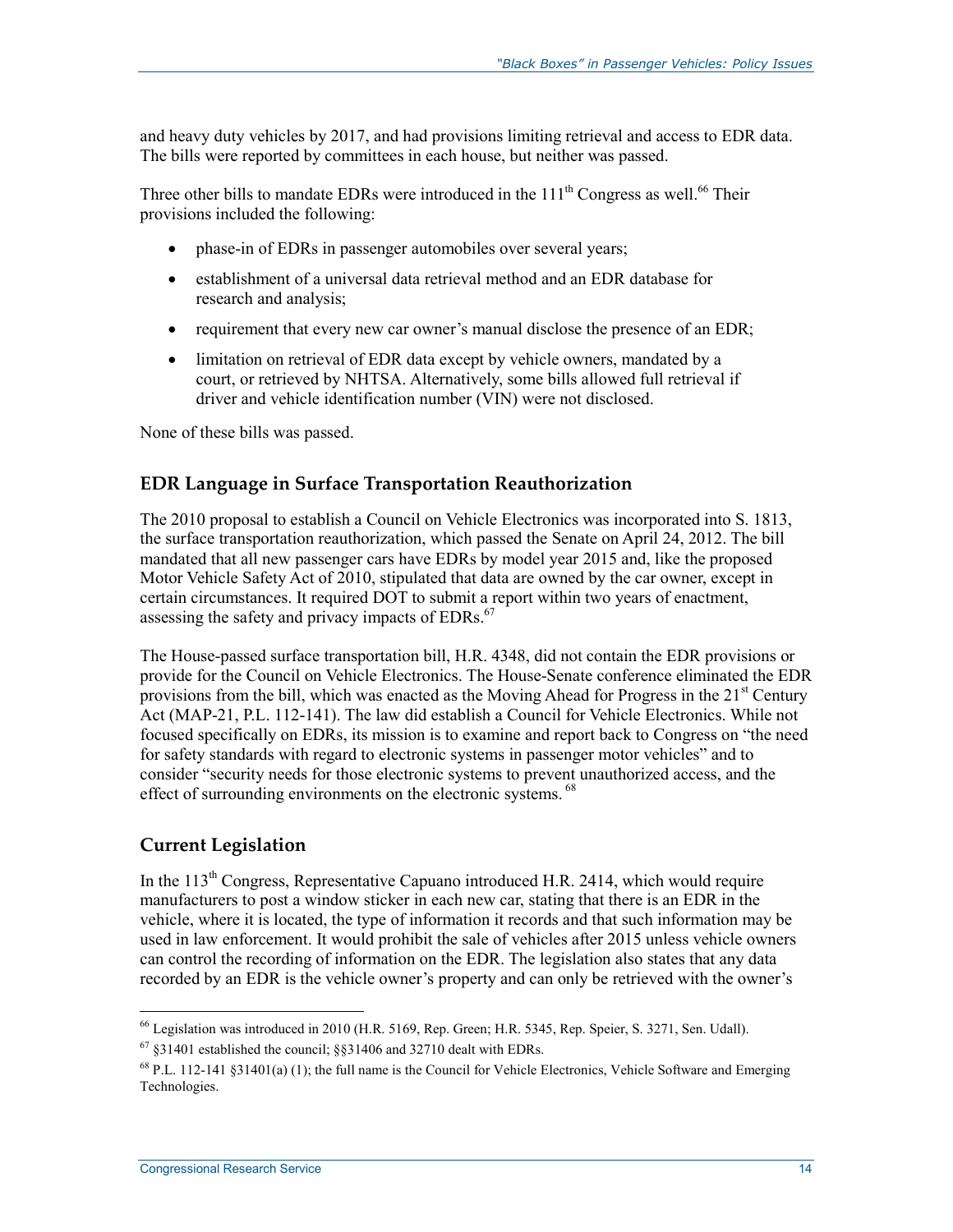consent, in response to a court order, or by a vehicle repair technician. It is pending in the House Energy and Commerce and Judiciary Committees.

In April 2014, the Senate Committee on Commerce, Science and Transportation unanimously ordered reported S. 1925, the Driver Privacy Act, sponsored by Senators Hoeven and Klobuchar. The bill would limit access to EDR data to the vehicle owner or lessee. Exceptions would allow access if authorized by judicial or administrative authorities (for the retrieval of admissible evidence), with the informed written consent of owners or lessees for any purpose, and for safety investigations, emergency response purposes, or traffic safety research. If used for safety research, information that would identify individual owners and vehicle identification numbers would have to be redacted. The bill requires NHTSA to conduct a study to determine the amount of time EDRs should capture and record data, and to issue regulations on that subject within two years of submitting the study to Congress.

On June 10, 2014, during consideration of H.R. 4745, the Transportation, Housing and Urban Development, and Related Agencies Appropriations Act for 2015, the House adopted by voice vote H.Amdt. 8335, sponsored by Representative Yoho, which would bar use of federal funds to enforce regulations mandating passenger vehicle EDRs. The amendment would also prohibit the use of federal funds that might mandate global positioning system tracking. In his floor remarks, Representative Yoho cited

a need to provide clarity to the confusion surrounding who is the owner of the data collected by these event data recorders. I believe that ownership resides with the owner of the vehicle. However, until such time as this issue is resolved, I must defer to my constituents back home who are adamantly opposed to these black boxes.<sup>69</sup>

<sup>&</sup>lt;sup>69</sup> Rep. Ted Yoho, "Transportation, Housing and Urban Development and Related Agencies Appropriation Act of 2015," House debate, *Congressional Record*, Vol. 160, No. 89, June 10, 2014, p. H5223.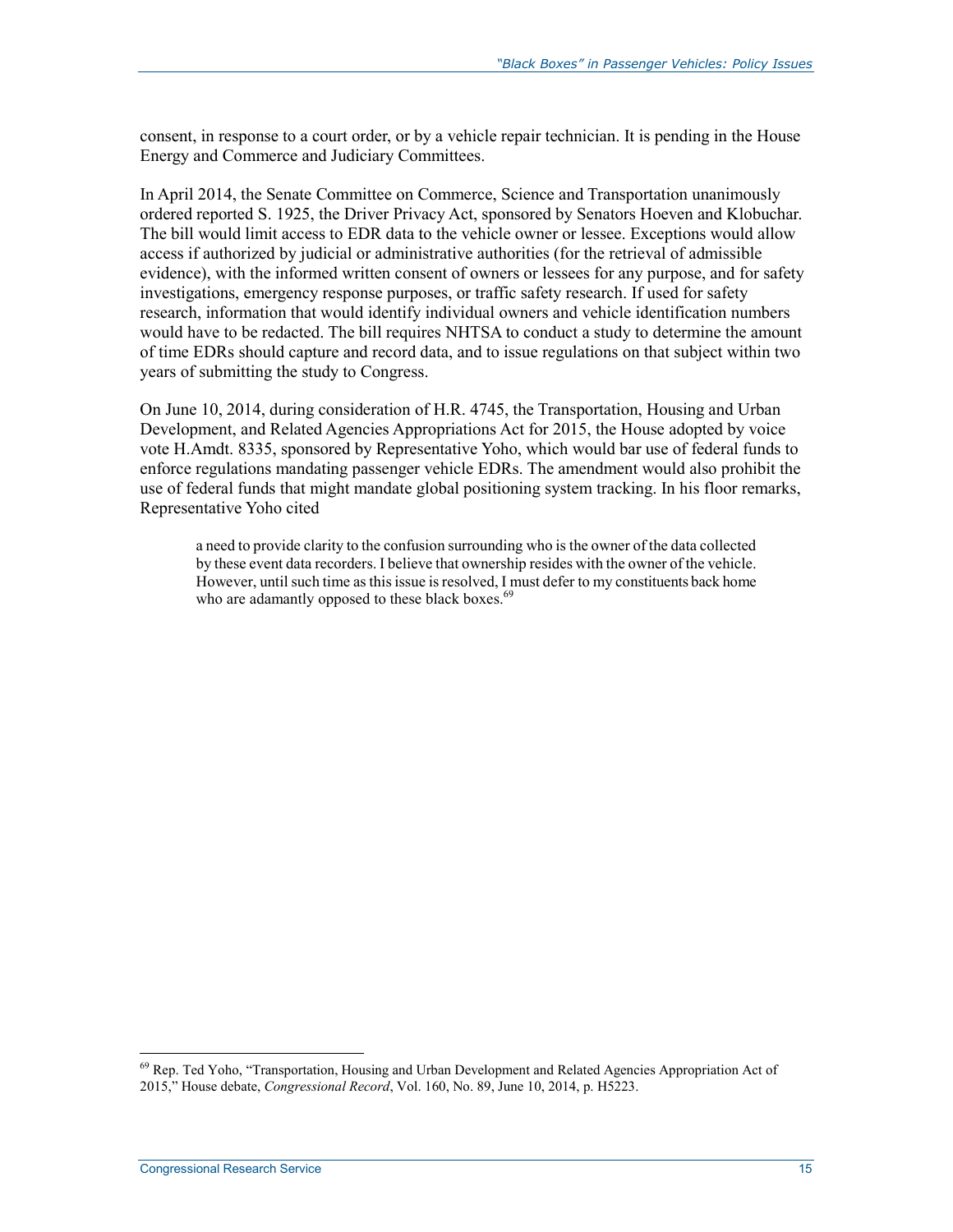## **Appendix A. Data Recorded by an EDR**

#### **Table A-1. The 15 Data Points Required for All Passenger Vehicles with an EDR**

Per NHTSA regulation promulgated in 2006

| Data Element                                                          | <b>Recording interval/time</b><br>(relative to time zero) | <b>Measurement Significance</b>                                                                                                                                   |
|-----------------------------------------------------------------------|-----------------------------------------------------------|-------------------------------------------------------------------------------------------------------------------------------------------------------------------|
| Delta-V, longitudinal                                                 | 0-250 milliseconds (ms)                                   | Cumulative change in velocity along a<br>longitudinal axis starting from crash time<br>(change in forward crash speed)                                            |
| Maximum delta-V, longitudinal                                         | $0 - 300$ ms                                              | Maximum value of the cumulative change in<br>velocity                                                                                                             |
| Time, maximum delta-V                                                 | $0-300$ ms                                                | Time from the beginning of the crash at<br>which the maximum change in forward<br>speed occurs                                                                    |
| Speed, vehicle indicated                                              | $-5.0$ to 0 sec                                           | Vehicle ground level speed                                                                                                                                        |
| Engine throttle, % full (or accelerator<br>pedal, % full)             | $-5.0$ to 0 sec                                           | Acceleration as measured by the throttle<br>position sensor on the accelerator pedal<br>(compared to a fully depressed position)                                  |
| Service brake, on/off                                                 | $-5.0$ to $0$ sec                                         | Status of the device connected to the brake<br>pedal system to detect whether the pedal<br>was pressed                                                            |
| Ignition cycle, crash                                                 | $-1.0$ sec                                                | Number of power cycles applied to the<br>recording device at the time of the crash                                                                                |
| Ignition cycle, download                                              | At time of download                                       | Number of power cycles applied to the<br>recording device prior to EDR downloading                                                                                |
| Safety belt status, driver                                            | $-1.0$ sec                                                | Whether safety belt was fastened or<br>unfastened                                                                                                                 |
| Frontal air bag warning lamp, on/off                                  | $-1.0$ sec                                                | Indicates whether the air bag system was<br>working one second prior to the crash                                                                                 |
| Frontal air bag deployment, time to<br>deploy (driver)                | Event                                                     | Time needed for the driver's air bag to<br>deploy                                                                                                                 |
| Frontal air bag deployment, time to<br>deploy (right front passenger) | Event                                                     | Time needed for the front passenger's air<br>bag to deploy                                                                                                        |
| Multi-event, number of events                                         | Event                                                     | Number of distinct crash events occurring<br>within five seconds. For example, this<br>would show if a car was sideswiped by a<br>vehicle before a head-on crash. |
| Time from event 1 to 2                                                | As needed                                                 | Time between two recorded events, such<br>as a skid and a crash.                                                                                                  |
| Complete file recorded (yes, no)                                      | Following other data                                      | Indicates whether the EDR completed the<br>recording.                                                                                                             |

**Sources:** Event Data Recorders, 71 *Federal Register* 51029 (Aug. 28, 2006); NHTSA, "Federal Motor Vehicle Safety Standards; Event Data Recorders,"77 *Federal Register* 74156 (Dec.13, 2012); Lou Stanley, "Decoding Data: EDRs in Auto Claims Investigation," *PropertyCasualty360*, January 27, 2014.